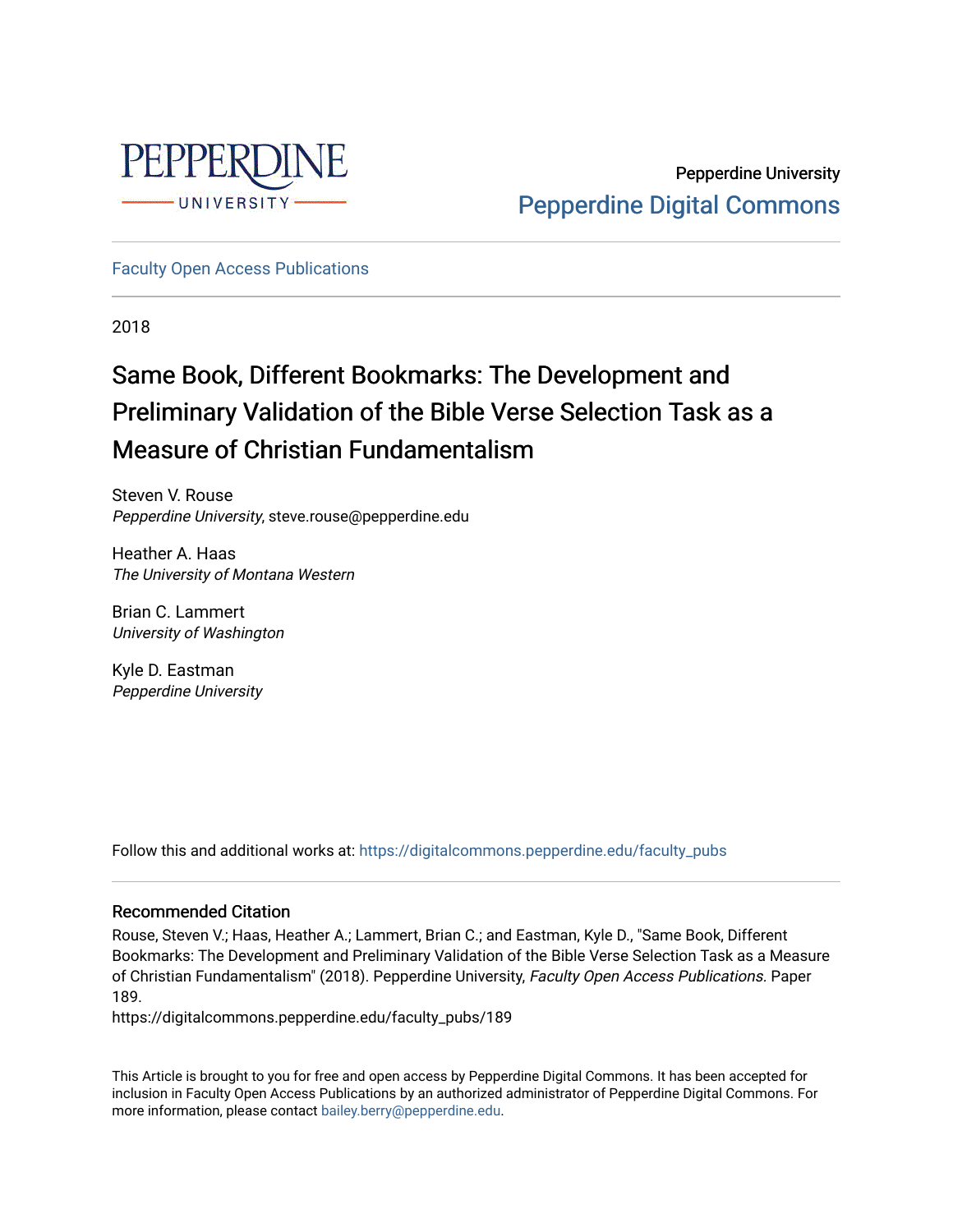Same Book, Different Bookmarks: The Development and Preliminary Validation of the *Bible Verse Selection Task* as a Measure of Christian Fundamentalism

Steven V. Rouse<sup>a</sup>

Heather A. Haas b

Brian C. Lammert c and

Kyle D. Eastman<sup>a</sup>

Pepperdine University<sup>a</sup>, The University of Montana Western<sup>b</sup>, and the University of Washington<sup>c</sup>

# Author Note

Steven V. Rouse, Social Sciences Division, Pepperdine University; Heather A. Haas, The Department of History, Philosophy, and Social Sciences, The University of Montana Western; Brian C. Lammert, School of Medicine, University of Washington; Kyle D. Eastman, Social Sciences Division, Pepperdine University.

This research was supported by internal grants from the Seaver Research Council at Pepperdine University.

Data and materials for all six studies are archived in an open-access format at https://osf.io/fd45x/. Preregistrations of the hypotheses, data collection plans, and data analysis plans are archived at https://osf.io/wh4se/ (Study 3), https://osf.io/deauw/ (Study 4), https://osf.io/b536m/ (Study 5), and https://osf.io/bq5pe/ (Study 6).

Correspondence concerning this article should be addressed to Steven V. Rouse, Social Sciences Division, Pepperdine University, Malibu, CA 90263. E-mail: steve.rouse@pepperdine.edu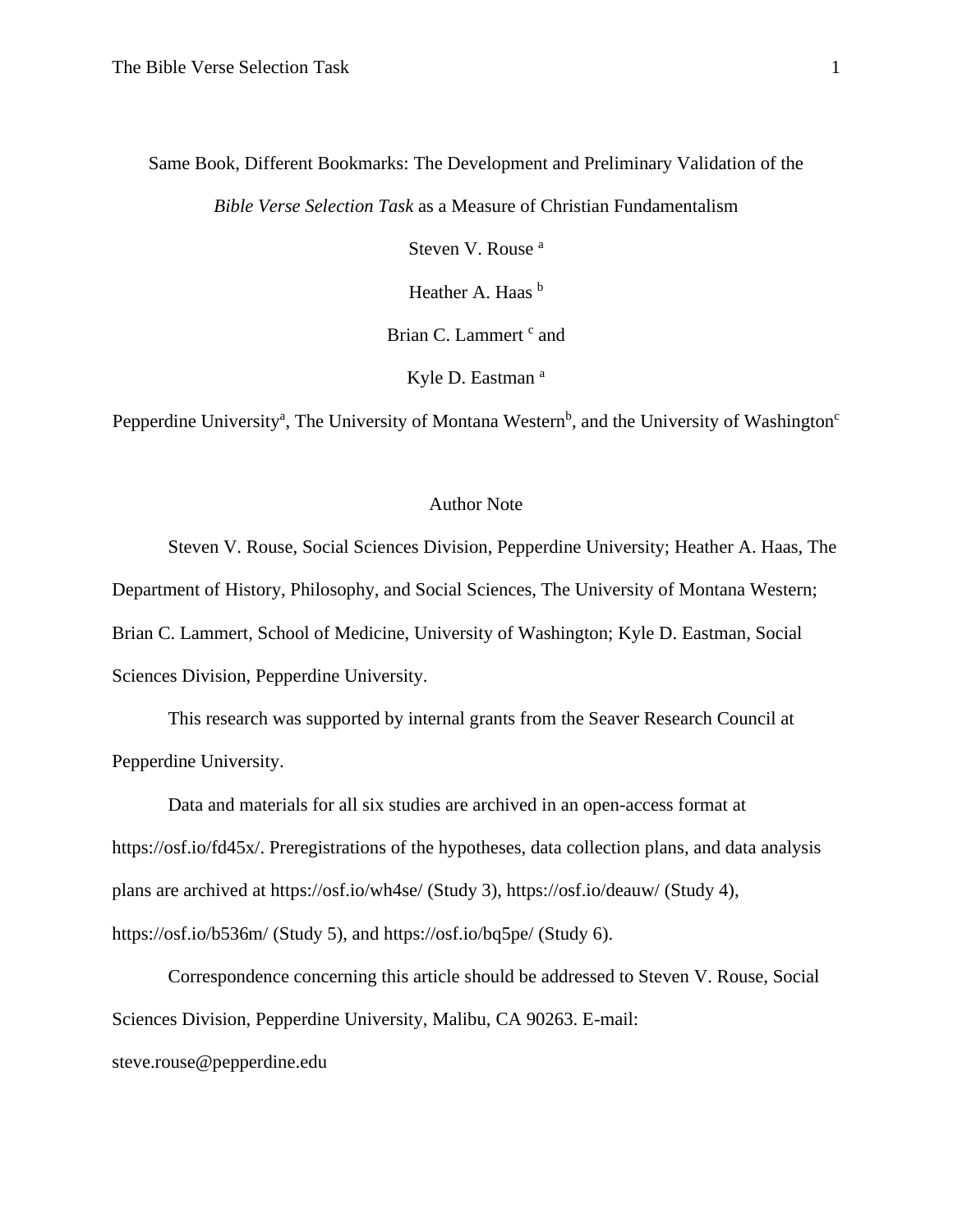#### **Abstract**

The development and preliminary validation of a new measure of Christian fundamentalism required a multi-stage process. In an initial exploratory study, participants indicated which of a set of Bible verses were most central to their faith, and factor analysis was used to identify verses that appeared to tap a latent dimension of religious fundamentalism (Study 1). These relationships were re-tested with a new method in a new sample (Study 2), and the items that predicted fundamentalism in both samples were incorporated into a new measure of Christian fundamentalism, the Bible Verse Selection Task (BVST). Importantly, the forced-choice format of the BVST may be less impacted by social desirability response styles that may affect scores on existing fundamentalism scales (Studies  $3 \& 4$ ) while preserving useful levels of criterionrelated validity (Study 5) and convergent evidence of construct validity (Study 6). These studies provide initial psychometric evidence for the BVST as an internally consistent measure of Christian fundamentalism that predicts scores on other fundamentalism scales and related constructs including traditionalism, authoritarianism, and political conservativism.

*Keywords:* Fundamentalism; Measurement/assessment of religion/spirituality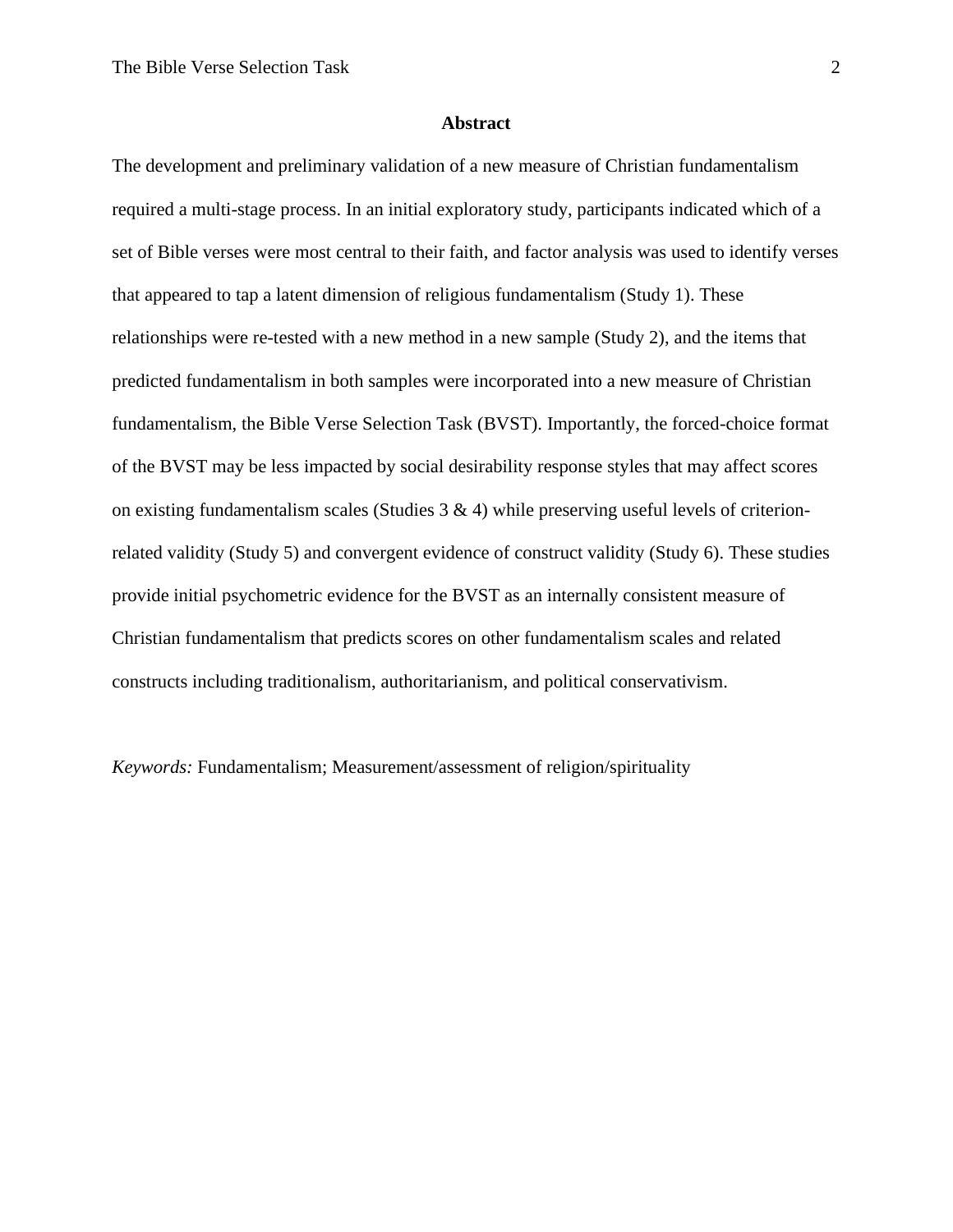Same Book, Different Bookmarks: The Development and Preliminary Validation of the *Bible Verse Selection Task* as a Measure of Christian Fundamentalism

Although Christianity is often referred to as a singular religion in everyday conversation, there is considerable heterogeneity among Christian belief systems. Beyond sectarian and denominational distinctives, a wide variety of factors differentiates the beliefs of Christians, creating a diverse population of individuals that may differ from each other in substantive ways. One such factor is Christian Fundamentalism (CF; Altemeyer, 1996). Religious fundamentalism can be understood as a way of relating to and interpreting the sacred text of a tradition; it emphasizes a belief in the divine origin of the text that grants it an exclusive, authoritative and privileged claim to unchanging truth (Williamson, Hood, Ahmad, Sadiq, & Hill, 2010).

The degree to which Christians hold fundamentalist beliefs predicts other patterns of attitudes and behaviors (Altemeyer & Hunsberg, 2005). Researchers have found, for example, differences in coping strategies (Phillips & Ano, 2015) and have shown that fundamentalism levels relate to Christians' responses to existential ambiguity (Nell, 2014) and reminders of their own mortality (Friedman & Rholes, 2009; Vess, Arndt, & Cox, 2012). High fundamentalism has also predicted prejudice toward out-group members, especially when they are perceived as threatening to one's worldview (Blogowska & Saroglou, 2013). Differences in CF have been linked to political ideology (Jonathan, 2008) and attitudes regarding sociopolitical issues including capital punishment (Unnever & Cullen, 2006) and sexual orientation (Maynard, Ocampa, & Posada, 2014). In short, differences in CF have been related to multiple practical, attitudinal, and ideological differences among Christians.

Christians at both ends of the fundamentalism continuum situate their religious beliefs within a context founded on the same canonical Bible. Although the same sacred text informs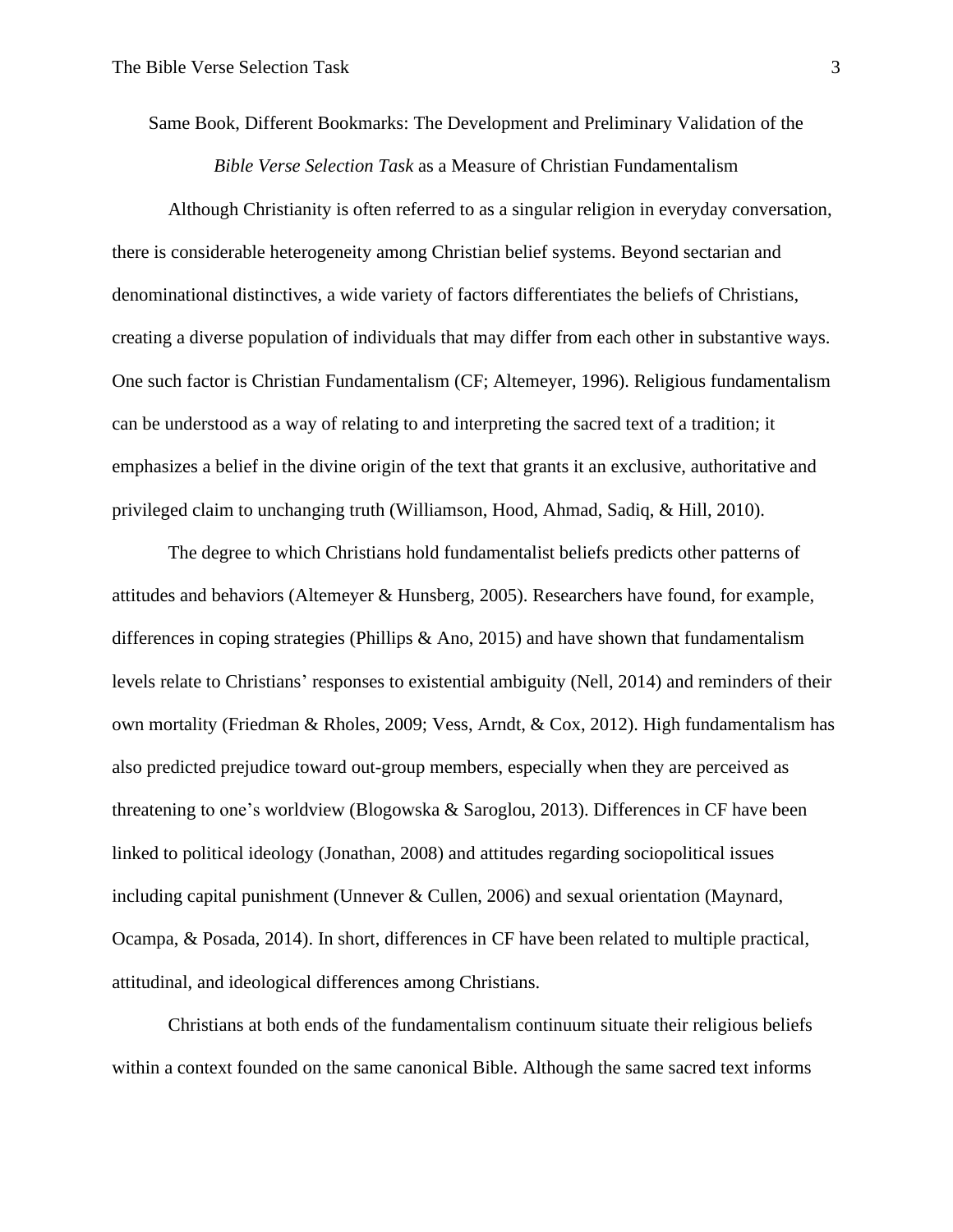high and low fundamentalist Christians alike, Christians relate to and understand the Bible differently, particularly with regards to their emphasis on its inerrant, authoritative, and selfinterpretive nature (Williamson et al., 2010). Thus, CF may be conceptualized on the basis of the particular Biblical themes that are emphasized, not only on acceptance or rejection of Biblical or doctrinal statements.

Several measures of religious fundamentalism have been developed for research purposes. Some of these, such as the Multidimensional Fundamentalism Inventory (MFI; Liht, Conway, Savage, White, & O'Neil, 2011) and the Intratextual Fundamentalism Scale (IFS; Williamson et al., 2010) were developed to be applied to a wide range of religions. Others have been developed specifically to address fundamentalism in a Christian context; these include the Revised Religious Fundamentalism Scale (RRFS; Altemeyer & Hunsberger, 2004) and the Christian Orthodoxy Scale (COS; Hunsberger, 1989). Perhaps the most focused measure of Christian fundamentalism is the North American Protestant Fundamentalism Scale (NAPFS; Deal & Bartoszuk, 2014), which was specifically designed to assess a set of beliefs that characterize fundamentalism within Protestant denominations. With this variety of fundamentalism scales available, Liht et al. (2011) recognized the possibility of the proliferation of measures; indeed, a new measure of CF would only be needed if it differed from extant measures in some substantive and important way. However, these extant measures do share a characteristic that might be a liability for some applications; all of these measures present respondents with Likert-type item formats. This often takes the form of asking respondents the extent to which they agree or disagree with traditional Christian doctrinal statements or the extent to which they agree or disagree with beliefs that are common in fundamentalist movements; this may cause some Christian respondents to feel pressure to respond in specific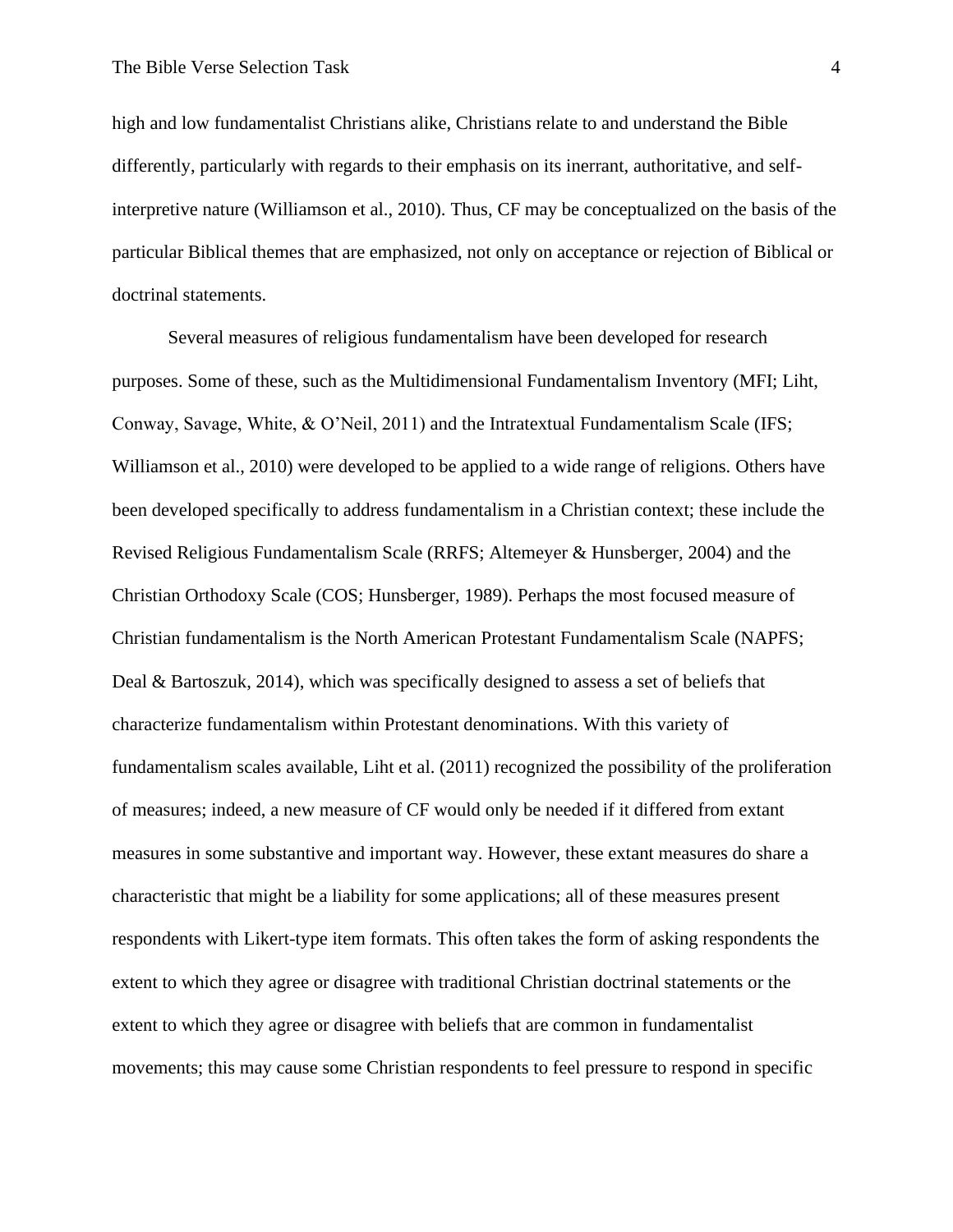ways because disagreeing with traditional views might feel like a rejection of important aspects of their faith<sup>1</sup>. In other words, the extant measures of CF might be subject to a Social Desirability response bias. First identified by Edwards (1957), Social Desirability refers to instances in which a person provides responses that are reflective of what she or he considers socially acceptable, rather than providing responses that are accurately self-descriptive (Nunnally & Bernstein, 1994), thereby affecting the validity of the responses (King & Bruner, 2000; Krumpal, 2013).

The present manuscript describes the development of a new measure of CF that appears to be relatively unaffected by Social Desirability influences. Rather than using a Likert format to ask respondents if they agree or disagree with various doctrinal statements or Christian beliefs, we conceptualized a forced-choice measure that would present respondents with pairs of Bible verses, asking them to identify the verse that is most central to their religious beliefs or worldview. Because both options within each pair would be Bible verses, it was hypothesized that the measure would not be subject to the same degree of Social Desirability influence when completed by Christian respondents. Creating such a measure required several steps. The project began with an exploratory study that examined the relationship between CF and the level of emphasis Christians place on different passages of the Bible; this resulted in the identification of candidate Bible verses for the new measure (Study 1). The majority of these candidate items were supporteded with a new data set (Study 2). We found evidence of Social Desirability for responses on a commonly used measure of CF (Study 3), but found evidence that Social

<sup>&</sup>lt;sup>1</sup> Anecdotally, the first author of this manuscript became interested in this possibility when conducting a research study that used the RRFS. After completing the measure, one subject stated that she had a difficult time answering the questions because she knew what she "should" believe, even though her actual beliefs differed. She stated that she ended up giving the answers that a "good Christian" would give, even though she didn't actually agree. Finally, she asked, "Is that a problem?" This is a single incident, however, and empirical evidence would be needed to determine whether or not this concern generalizes beyond one respondent; that is the purpose of this manuscript's Study 3.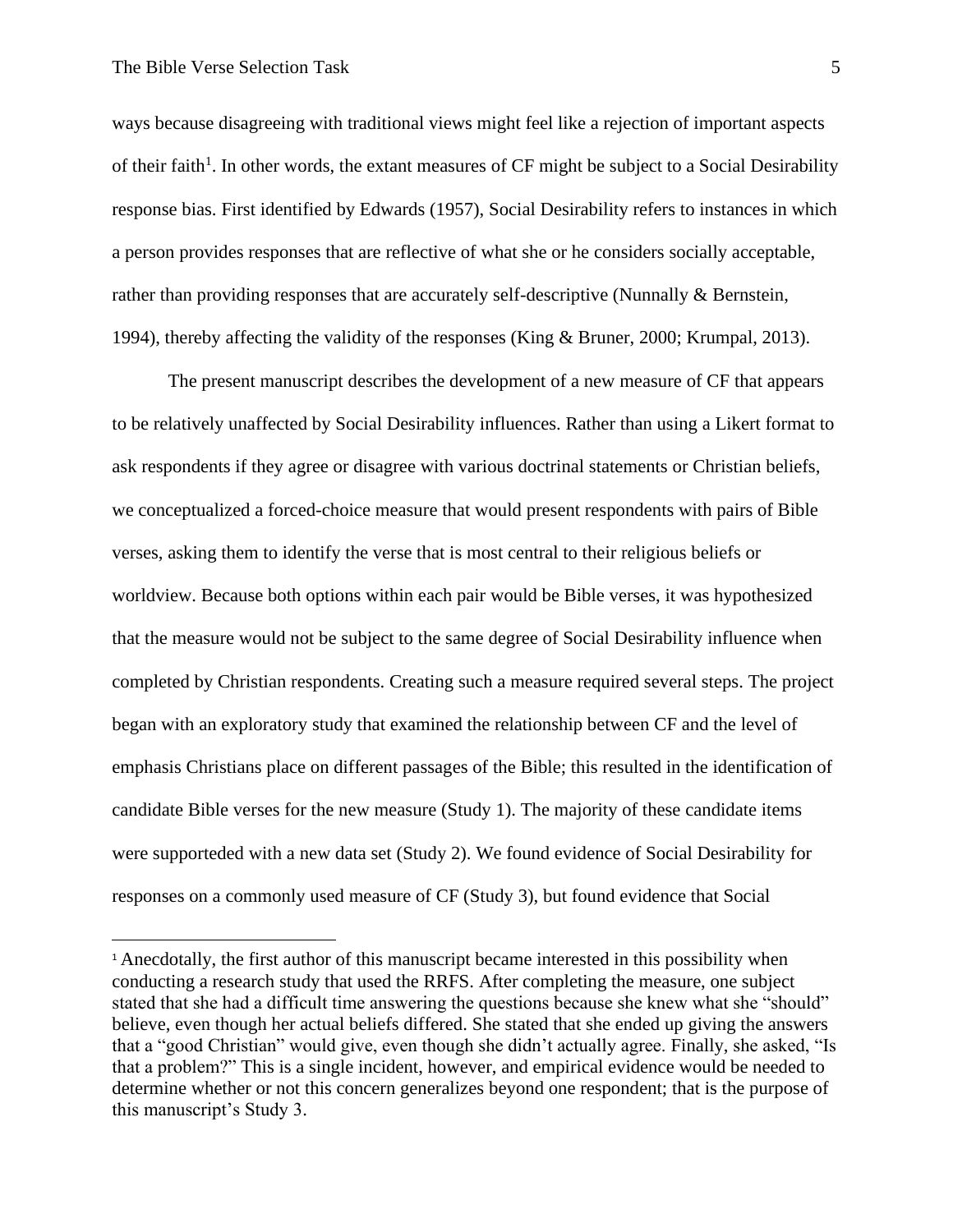Desirability of responses was not as salient for the new measure (Study 4). We examined the criterion-related validity of the new measure based on correlations with extant measures of religious fundamentalism (Study 5), and examined the convergent evidence of the new measure's validity based on correlations with measures of associated constructs (Study 6).

# **Study 1: Identification of Bible Verses Associated with Religious Fundamentalism**

This exploratory study examined the relationship between participants' prioritization of specific Bible verses and their levels of CF. Starting with an initial item pool of 100 frequentlysearched Bible verses, we identified a small number of specific verses for which faith-centrality ratings showed sizable positive or negative relationships with CF, as well as verses that were largely unrelated to fundamentalism that could serve as neutral options.

## **Method**

**Participants.** A sample of 211 students at a private, religiously affiliated university participated in this study to satisfy a portion of a research participation requirement for their introductory psychology or introductory statistics classes. Because this study was focused on fundamentalism among Christians, only the data from 164 respondents who endorsed a Christian religious affiliation were retained. Of these, 110 completed a follow-up questionnaire; this comprised the final data set for the following analyses. All of these students indicated that they were being attentive and accurate in both phases of the study and that their data should be retained. They ranged in age from 18 to 27 ( $M = 19.32$ ;  $SD = 1.50$ ), and the sample included 82 women and 28 men. The most common religious affiliation was Other Christian (50.0%), followed by Catholic (19.1%), Baptist (13.6%), Presbyterian (5.5%), Episcopal (4.5%), Lutheran (3.6%), Methodist (1.8%), and Mormon (1.8%). The majority self-identified as Euro-American,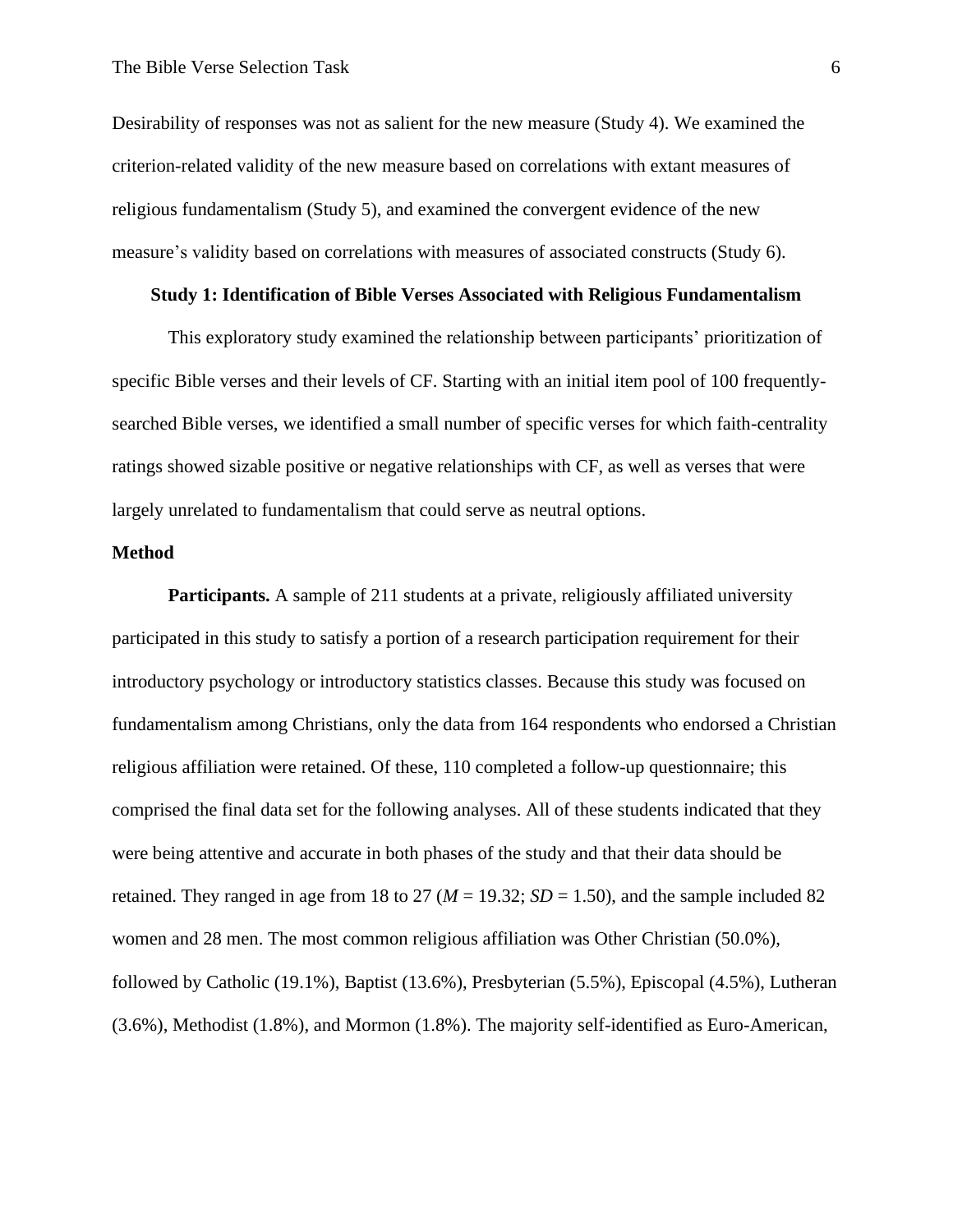White or European (58.2%), followed by Asian or Asian-American (15.5%), Multiracial (11.8%), Latina/o (9.1%) and African-American, Black, or African (5.5%).

**Materials.** Having identified the 100 Bible verses that were most frequently searched on an online Bible site during a 2-month span of time (Rau, 2009), we created a Q-Sort packet for each participant. Each packet included 100 stickers printed with the 100 Bible verses. In addition, we created a packet of response sheets on which the participants could affix the stickers. The packet directed the participants to identify the 20 passages that were most central to their worldview, religious faith, or belief system and to place these stickers on the first response sheet. Next, participants were directed to review the remaining 80 stickers and identify the next 20 that were most central to their worldview, faith, or beliefs and place them on the second page. The instructions directed participants to continue this process until they had placed each sticker onto one of five ordered pages, with 20 stickers on each page; each verse on the first page was given a score of 5, and the verses on the remaining pages were given scores of 4, 3, 2, and 1, respectively. The packet also contained a demographic information sheet that asked participants to indicate their gender, age, religious affiliation, and race or ethnicity. Participants were also asked to provide their e-mail addresses in order to link their responses to those given in a followup survey. Finally, the Q-sort session ended with an Opt-In/Opt-Out question as recommended by Rouse (2015); the question read "Realistically, I know some respondents do not pay close attention to the questions they are answering. This affects the quality of my data. Please select one of the following honestly. Your answer is confidential. It will not affect whether or not you receive credit for your work. Did you pay attention and answer honestly?" Response options were "You should keep my data; I paid attention and answered honestly" or "You should delete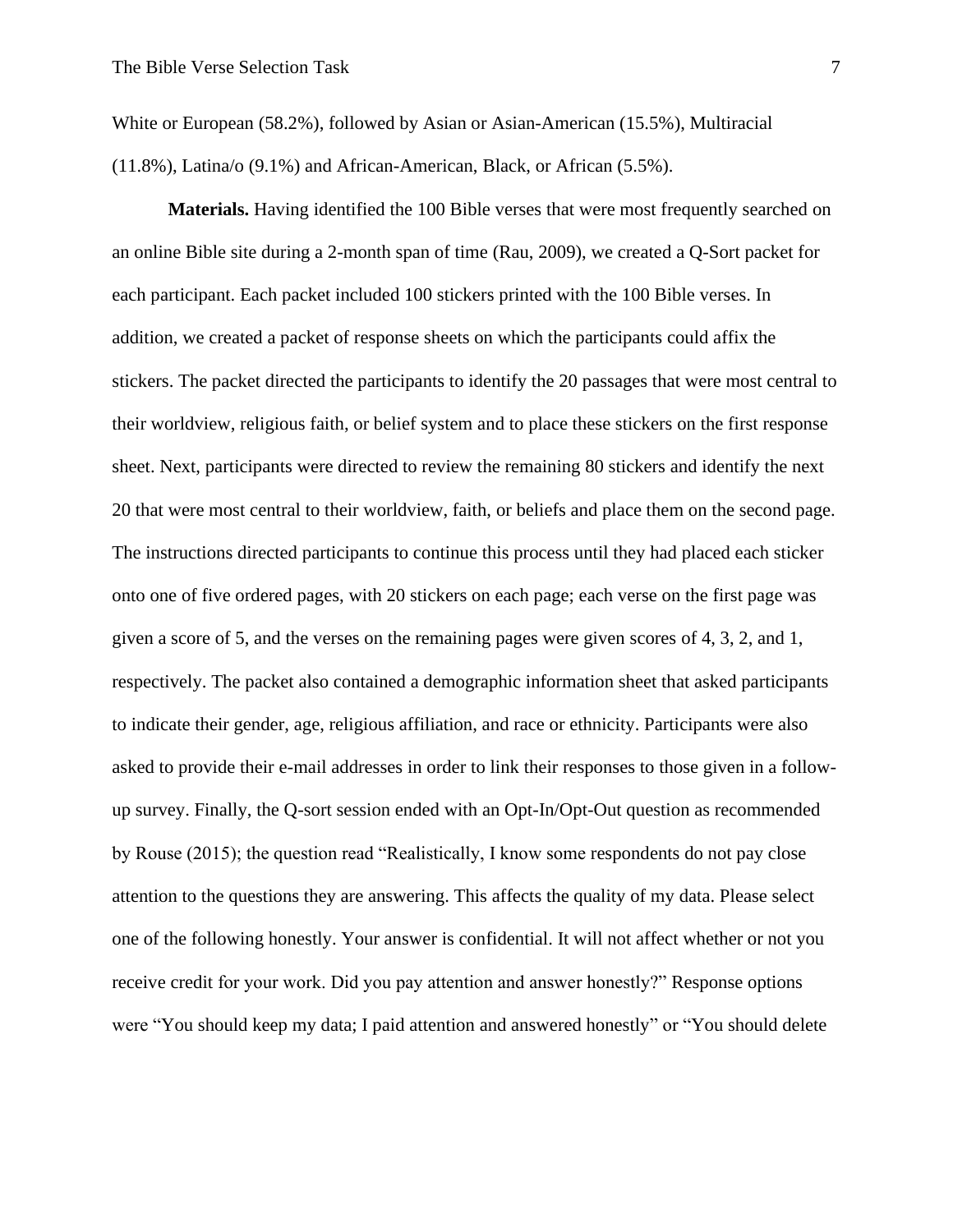my data; honestly, I wasn't really taking this seriously". Only those respondents who selected the first option were included in analyses.

An online follow-up survey that participants later completed on their own time presented several brief personality tests included for exploratory purposes. The only scale relevant to the present study was the Revised Religious Fundamentalism Scale (RRFS; Altemeyer & Hunsberger, 2004), a 12-item Likert-based measure of acceptance of CF beliefs and attitudes. Half are positively-scored (such as "God has given humanity a complete, unfailing guide to happiness and salvation, which must be totally followed") and the others are negatively-scored (such as "It is more important to be a good person than to believe in God and the right religion"). These items were presented on a five-point Likert scale, with options ranging from 1 (i.e., "Strongly disagree") to 5 (i.e., "Strongly agree"). Altemeyer and Hunsberger (2004) demonstrated that these twelve items form a unidimensional scale, with internal consistency coefficients above .90. The validity of the scale scores was supported through correlations with measures of right-wing authoritarianism, belief in creationism, religious ethnocentrism, and religious dogmatism. The follow-up survey concluded with the same Opt-In/Opt-Out question used in the first phase.

**Procedures.** Following Institutional Review Board approval, we held data collection sessions. Students were informed that they could earn two hours toward a four-hour research participation requirement by participating in the study. Furthermore, they were informed that participation in a follow-up study would allow them to earn a third hour. After the session, we sent all participants a link to the online follow-up survey.

## **Results**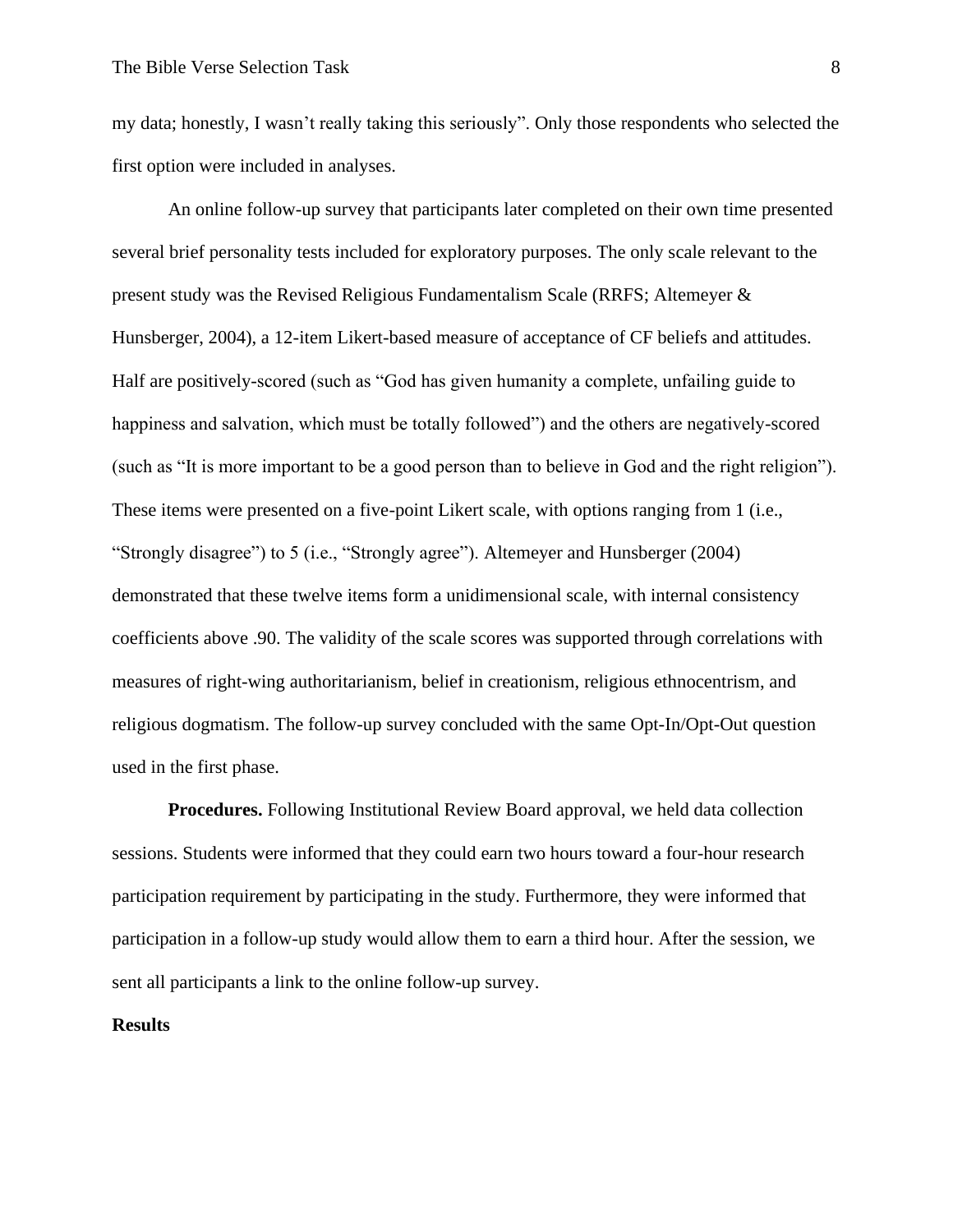Responses on the RRFS showed a high level of internal consistency, with an alpha of .84.

We performed a factor analysis, seeding the analysis with the twelve RRFS items<sup>2</sup>. This procedure allowed us to identify the specific Bible verse ratings that shared variance with an underlying fundamentalism factor, separating them from verses with ratings that had little fundamentalism-relevant variance. Using Unweighted Least Squares factor analysis with Varimax rotation, extracting two factors, all twelve RRFS items had their highest loading on the first factor; this first factor, then, represented variance associated with religious fundamentalism. In addition, twelve Bible verse ratings had factor loadings greater than an absolute value of .30 on Factor 1 and loadings lower than an absolute value of .20 on Factor 2; these twelve Bible verses were identified as potential predictors of Christian fundamentalism. Item means, item standard deviations, and factor loadings for the twelve identified verses are provided in Online Supplementary Table 1.

## **Discussion**

Study 1 identified a set of twelve candidate Bible verses to include in a new measure of Christian fundamentalism; seven verses had ratings that positively loaded on the same factor as the RRFS items, while five verses had ratings that were negatively loaded. Because factor structures can be volatile, cross-validation of these candidate items was necessary.

 $2$  The factor analytic strategy used in Study 1 is a modification of the process used by Tellegen et al. (2003) in the development of the Restructured Clinical scales for the Minnesota Multiphasic Personality Inventory-2 (MMPI-2). Tellegen and colleagues argued that each of the traditional Clinical Scales included "demoralization" variance in addition to variance distinct for that scale, and argued that the demoralization variance in each of the scales resulted in intercorrelations among the clinical scales. They performed a series of factor analyses (one for each clinical scale), seeding the factor analysis with items from a Demoralization scale. They used this process to identify demoralization-loaded items within each clinical scale (i.e., items that loaded highly on the first factor), distilling out a scale of remaining items that better measured distinct content. Although the goals of our analyses differed, like Tellegen et al. we sought to identify items that shared high levels of variance with an underlying latent factor (in our case, religious fundamentalism).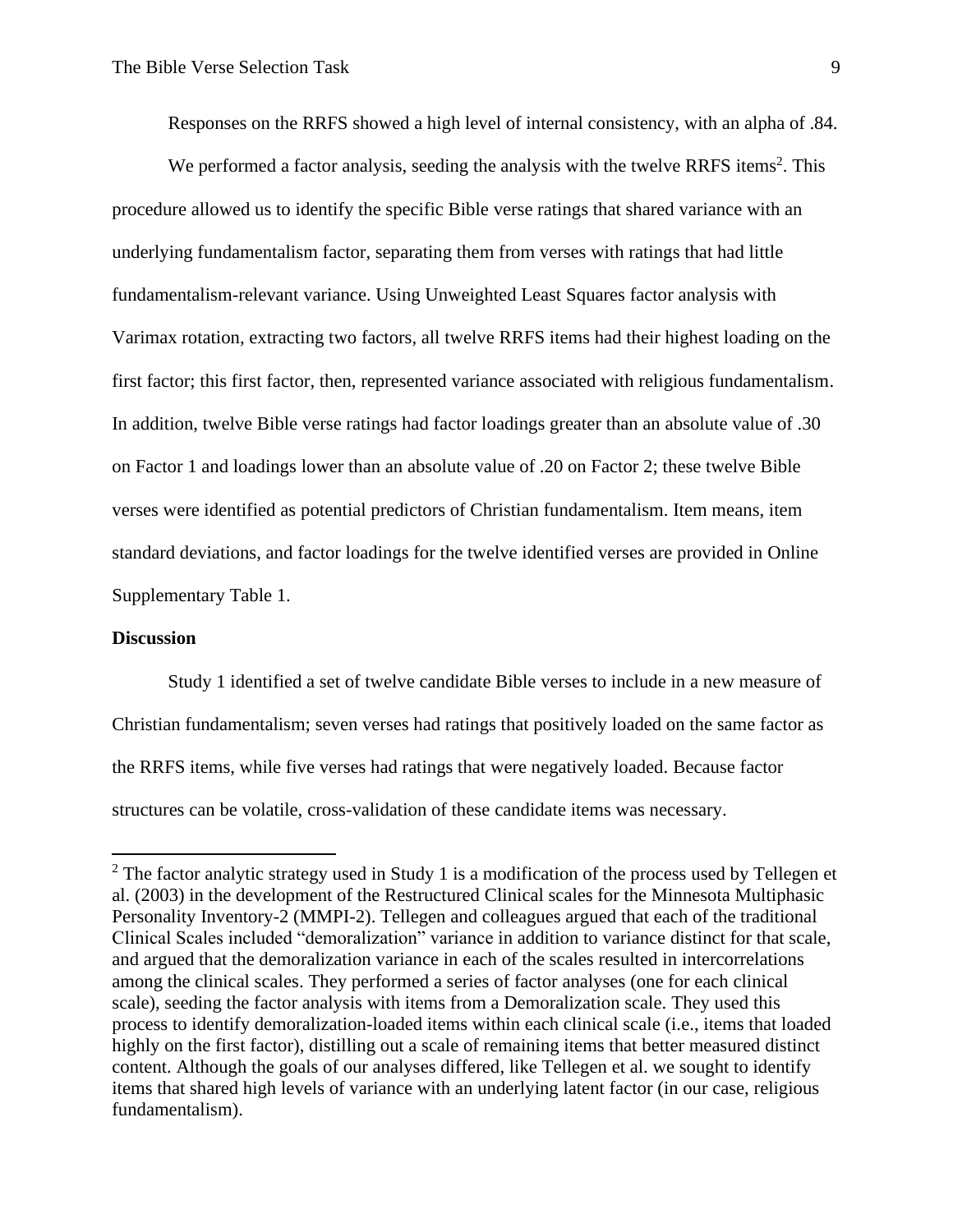# **Study 2: Cross-Validation of Candidate Verses and Scale Development**

The purpose of the second study was to cross-validate the candidate items identified in Study 1, allowing for the creation of a new CF measure.

# **Method**

**Participants.** Data were collected from 200 Amazon Mechanical Turk (MTurk) workers living in the United States. MTurk is an online resource allowing workers to offer their services for short, online work tasks; it has been used by psychological researchers to access more diverse samples. More information about MTurk is provided by Rouse (2015). In order to be included in the present analyses, respondents had to provide a correct response to an attention-check question, described below, and positively endorse the same Opt-In/Opt-Out question used in Study 1. Because this study was focused on fundamentalism among Christians, only those respondents who endorsed a Christian religious affiliation were included. Of the 200 participants who completed the survey, 102 self-identified as Christians. Of these, two participants indicated that their data should be deleted because they were not being accurate or attentive, and two others did not provide an appropriate answer for the attention-check question.

The analyzable data set was comprised of 98 participants who ranged in age from 19 to 68 ( $M = 36.82$ ,  $SD = 12.03$ ), with 50 participants indicating that they were men, 47 participants indicating that they were women, and 1 participant opting not to respond. The majority (81.6%) self-identified as Euro-American or White, followed by 9.2% African-American or Black, 6.1% Asian-American, 4.1% Latina/o, 1.0% Native American, and 1.0% who indicated "Other"; because respondents could select multiple race/ethnic identities, the total exceeded 100%. The most common religious affiliation was Baptist (28.6%), followed by Other Christian (25.5%),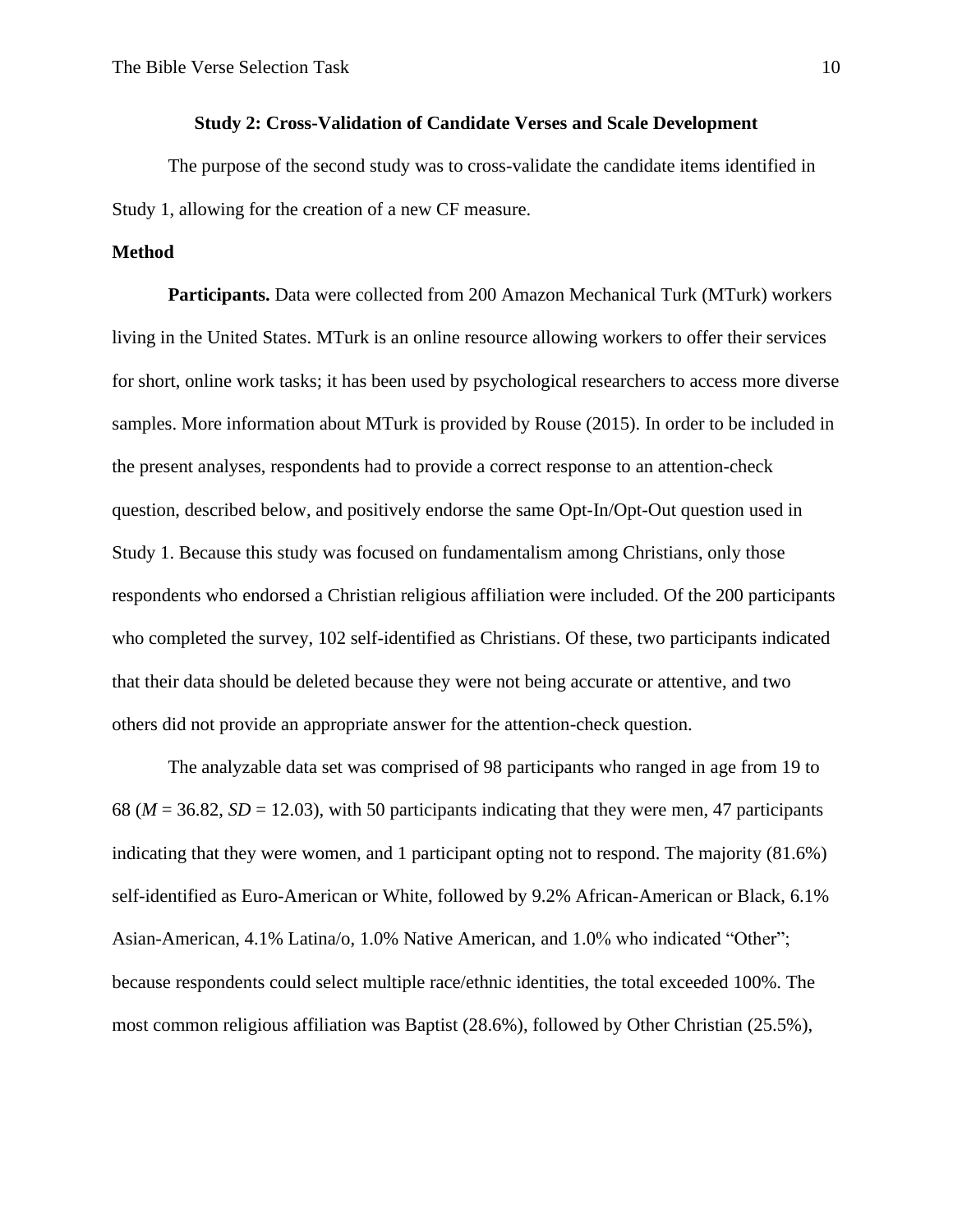Catholic (24.5%), Methodist (5.1%), Mormon (5.1%), Presbyterian (5.1%), Episcopal (3.1%), and Lutheran (3.1%).

**Materials and Procedure.** We created an online survey, designed to be administered within the MTurk platform. The survey began with demographic questions. Following best practice recommendations provided by Rouse (2015), an attention-check question asked respondents to write the second word from the question "What author wrote the book *Moby Dick*?" with a correct response being "author".

Next, the survey included the RRFS; items were presented on a five-point Likert scale, with options ranging from 1 (i.e., "Strongly disagree") to 5 (i.e., "Strongly agree"). This was followed by the preliminary version of the Bible Verse Selection Task (BVST; presented in Online Supplementary Table 2). Each forced-choice question was developed by matching one of the fundamentalism marker verses identified in Study 1 with a Bible verse that had a neutral loading on the fundamentalism factor but a similar mean endorsement rating, in order to match verses with respect to their overall level of belief centrality. For example, in Study 1 the verse "If you confess with your mouth that 'Jesus is Lord' and believe in your heart that God raised him from the dead you will be saved" had a loading of 0.55 on the fundamentalism factor, and had a mean endorsement rating of 3.26. We paired it with a Bible verse that had a similar mean rating (i.e., 3.24) but a relatively low fundamentalism loading (i.e., -0.08). To be considered as a potential marker verse, the Fundamentalism factor loading obtained in Study 1 had to have an absolute value greater than or equal to .30. To be considered as a potential neutral verse, the Fundamentalism factor loading obtained in Study 1 had to have an absolute value lower than .10. Finally, to be paired together based on similar mean endorsement rating, the difference between mean endorsement scores from Study 1 for the two verses had to be less than 0.50.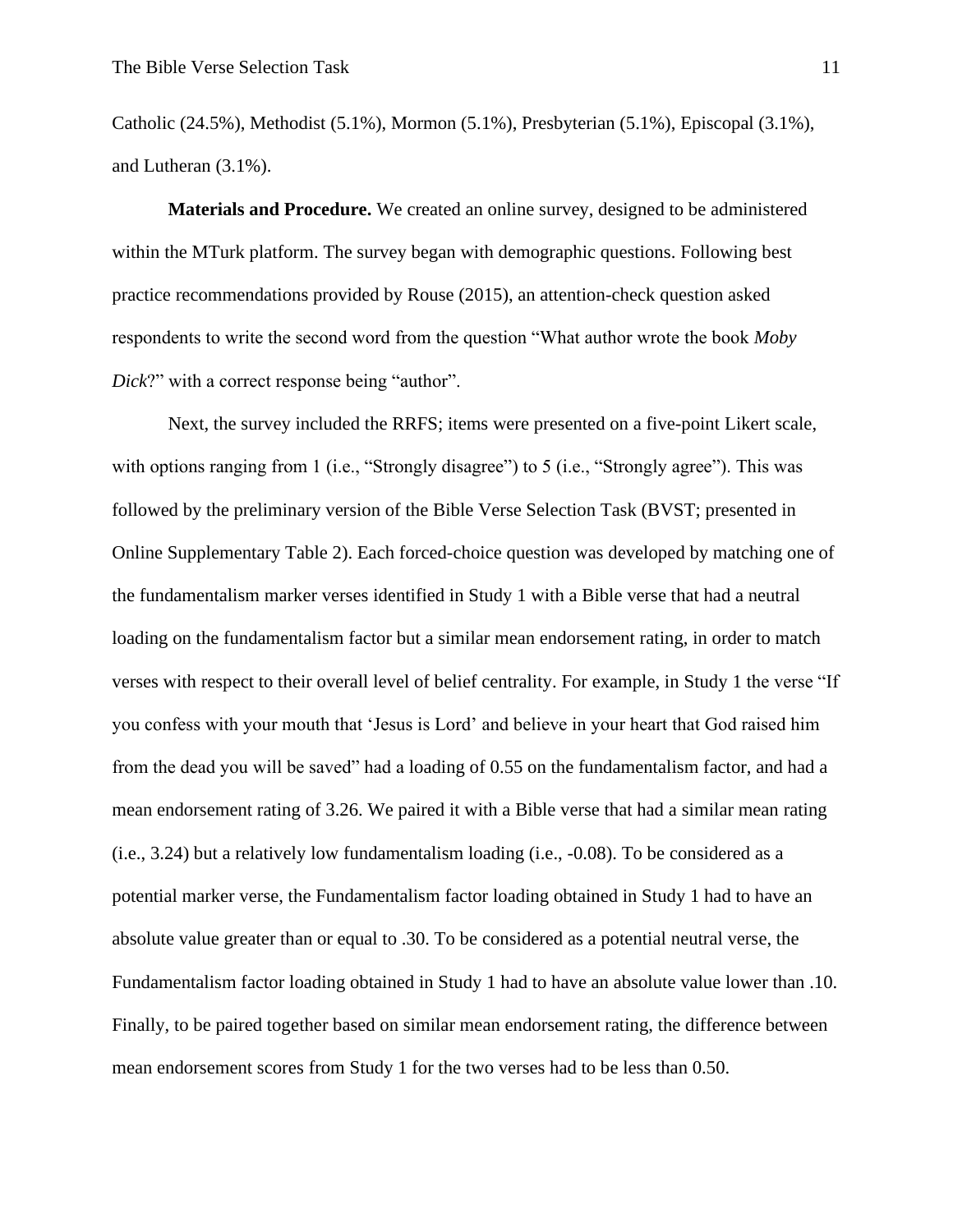Finally, the survey ended with an Opt-In/Opt-Out question, similar to the one used in Study 1, but rephrased for MTurk Workers: "Realistically, I know some mTurk respondents do not pay close attention to the questions they are answering. This affects the quality of my data. Please select one of the following honestly. Your answer is confidential. It will not affect whether or not you receive payment and will not affect any rating given to you for your work." The response options were the same as those provided in Study 1.

Prior to data collection, a pilot focus group completed the survey and found it to be clear and understandable. Based on the speed with which the focus group completed the survey, a 3 minute completion time was expected; therefore, using the local minimum wage rate for guidance, a \$0.50 payment rate was set for MTurk workers.

#### **Results**

Scores on the RRFS showed high levels of reliability, with an alpha coefficient of .95.

For each of the twelve pairs of Bible verses (presented in Online Supplementary Table 2), a *t*-test was performed to determine whether the mean score on the RRFS differed as a function of the verse that was selected. It was hypothesized that higher RRFS means would be observed for those who selected the verse that had been associated with high fundamentalism in Study 1 compared to those who selected the neutral verse, and it was hypothesized that lower RRFS means would be observed for those who selected the verse that had been associated with low fundamentalism compared to those who selected the neutral verse. The results of the *t*-tests are presented in Online Supplementary Table 3. For ten of the twelve pairs, mean scores on the RRFS differed significantly in the predicted direction  $(p < .01$  for each); for these ten pairs, effect sizes were moderate or large and corrected item-total point-biserial correlations were all at .27 or higher. Although mean scores differed in the predicted direction for Item 8, the difference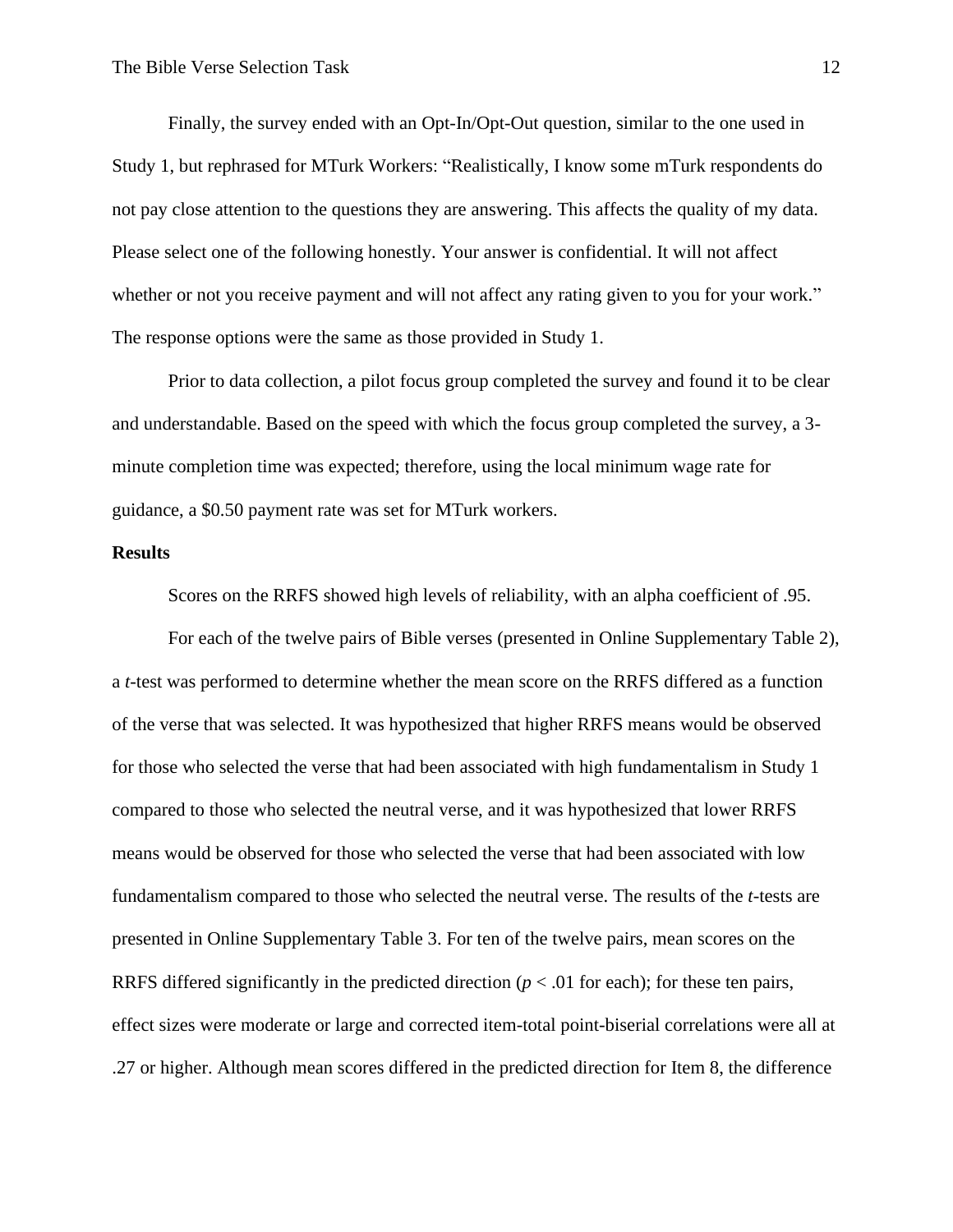was not statistically significant, and the difference for Item 12 was negligible; therefore, these two items were dropped from further consideration.

Because ten of the twelve pairs of items were shown to be related to religious fundamentalism, a summative score was calculated for these ten items by giving respondents scores of -1 for every low-fundamentalism verse endorsed, 0 for every neutral-fundamentalism verse endorsed, and 1 for every high-fundamentalism verse endorsed. This ten-item final version of the BVST had three items that were negatively-keyed and seven items that were positively keyed, resulting in possible scores ranging from -3 to 7 ( $M = 1.46$ ,  $SD = 2.80$ ); higher scores represented more frequent endorsement of the verses associated with higher fundamentalism. The scores yielded an internal consistency estimate of .78. The correlation between BVST and RRFS scores was .74 (*p* < .001).

## **Discussion**

The second study suggested most of the Bible verses that had been associated with high or low fundamentalism in Study 1 continued to show this relationship, replicating associations first observed for a face-to-face student sample using an online, paid, non-student sample. Moreover, the data suggested that the ten remaining pairs of items on the BVST (excluding Items 8 and 12) had the potential to function as a CF scale. These ten items comprise the final version of the BVST, which is presented in Appendix A. Strong levels of internal consistency were observed, and the scores showed a substantial correlation with the RRFS.

# **Study 3: Rated Social Desirability of the Revised Religious Fundamentalism Scale**

The purpose of the third study was to determine whether Social Desirability response styles might affect responses given by self-identified Christians on a representative extant measure of CF. Because a literature search suggested that the RRFS is used for psychological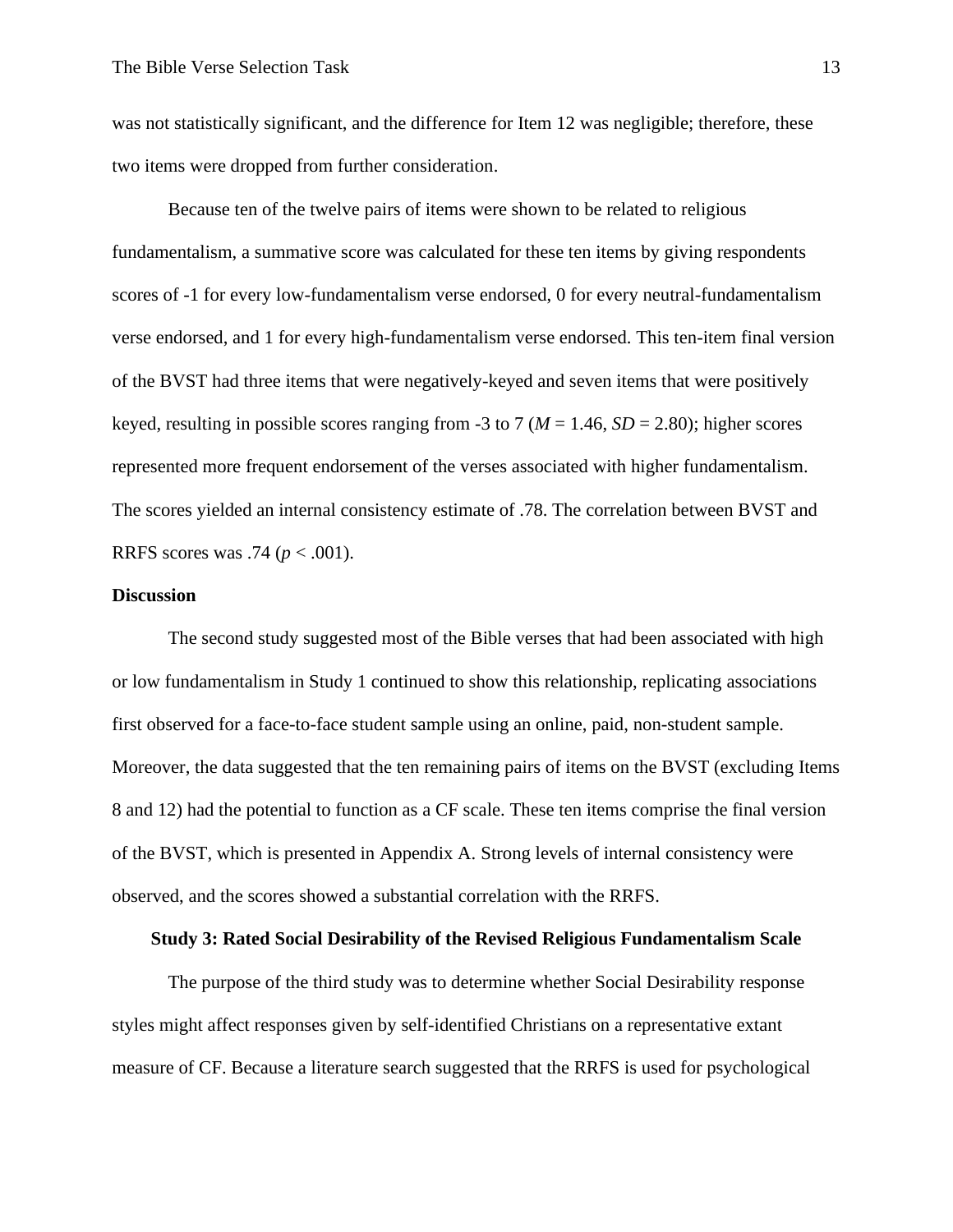research more than any other CF scale, we chose to examine this measure<sup>3</sup>. We hypothesized that the mean rating of Social Desirability for RRFS items would be significantly higher than a neutral level.

# **Method**

**Participants.** A sample of 150 MTurk workers living in the United States completed an online survey. Of these workers, 140 respondents met an inclusionary criterion of correctly answering an attention check item, and 147 respondents met an inclusionary criterion of opting in for the same Opt-In/Opt-Out question used in the previous studies. A final analyzable sample of 137 respondents met both criteria.

The sample included 76 men, 59 women, and 2 respondents who declined to report gender. Ages ranged from 19 to 61, with a mean of 33.41 (*SD* = 9.53). Although the sample was overrepresented by Euro-American or White respondents (81.0%), it also included Latina/o or Hispanic (6.6%), African-American (5.1%), Asian-American (5.1%), Native American (2.2%), Middle Eastern and North African (1.5%), and Hawaiian and Pacific Islander (0.7%) respondents. Although 41.6% of the sample identified as Christian, the sample also included participants who identified as Atheist (25.5%), Agnostic (18.2%), Nothing in Particular (9.5%), Jewish (1.5%), Muslim (1.5%), Unitarian (1.5%), and Other (0.7%). For the subsample identifying as Christian, affiliations included Catholic (45.6%), Baptist (21.1%), Nondenominational (14.0%), Other Christian (5.3%), Methodist (3.5%), Orthodox (3.5%), Church of Christ (1.8%), Episcopal (1.8%), Lutheran (1.8%), and Presbyterian (1.8%).

 $3$  A literature search conducted in the fall of 2016 found that the RRFS (Altemeyer  $\&$ Hunsberger, 2004) had been cited 106 times, compared with 46 citations of the COS (Hunsberger, 1989), 16 citations for the IFS (Williamson et al., 2010), and 0 citations of the MFI (Liht et al., 2011).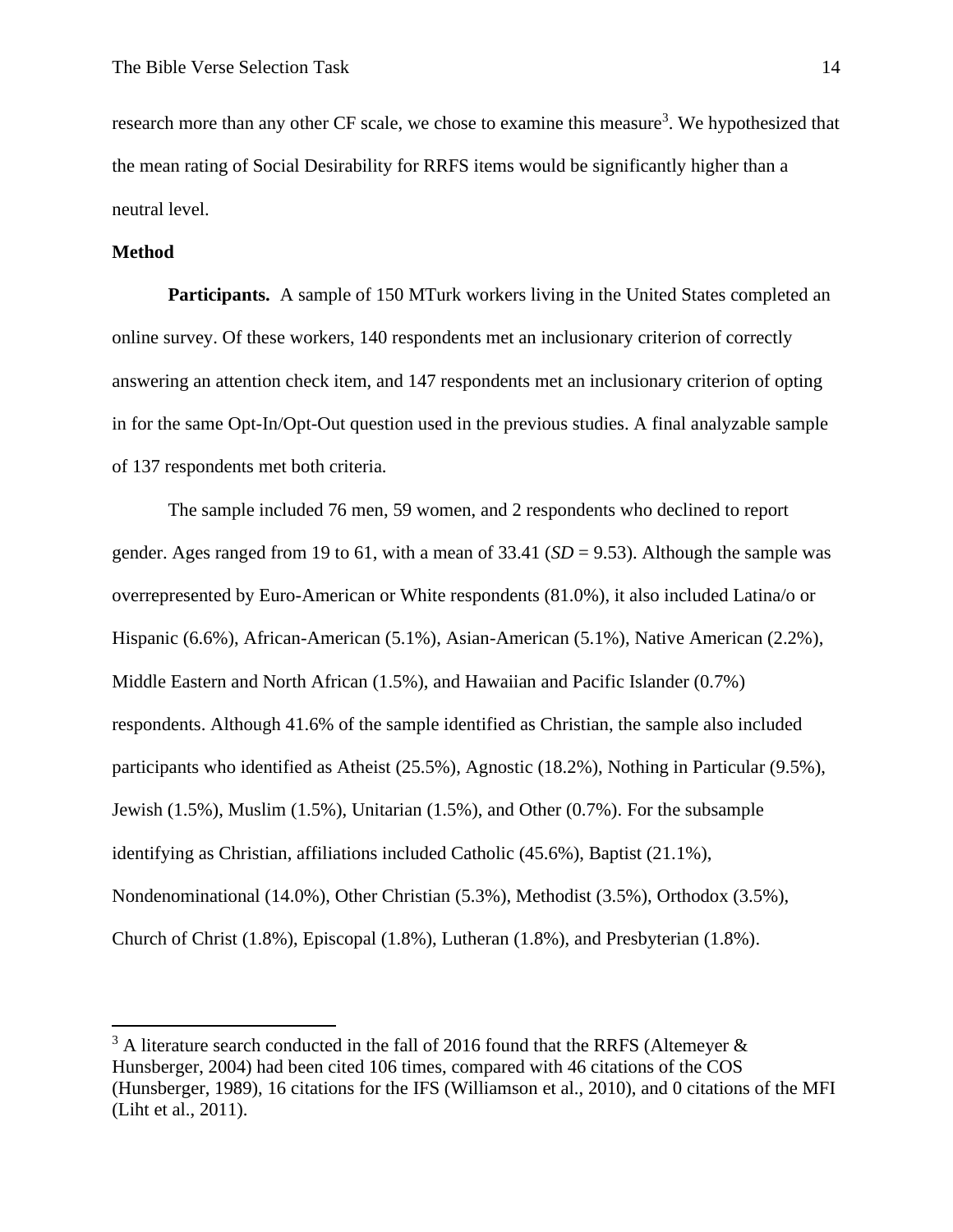**Materials and Procedure.** We created an online survey to be administered within the MTurk platform. The survey began with informed consent information, followed by demographic items, and the attention-check item used in Study 2.

Next, the survey presented each item from the RRFS. Participants were asked to rate the social desirability of each item. The instructions given to each participant were as follows: "Sometimes, when people answer research surveys, they have a tendency to provide the most socially desirable or socially acceptable answer, not an answer that accurately describes how they feel. Please imagine a Christian who attends church on a regular basis. Imagine that this Christian is asked to complete a research survey. Please try to imagine how socially desirable it would be for this person to provide various answers to the following questions. Please rate how socially desirable it would be for a Christian to agree with each statement." Each item was presented with response options ranging from 1 (i.e., "A Christian would consider it VERY DESIRABLE to disagree with that statement") to 7 (i.e., "A Christian would consider it VERY DESIRABLE to agree with that statement"), with a neutral response of 4 (i.e., "A Christian would consider it equally desirable to disagree or agree with that statement"). Finally, the survey ended with the same Opt-In/Opt-Out question used in Study 2.

Prior to data collection, a pilot focus group completed the survey and found it to be clear and understandable; specifically, they understood that the respondent was not being asked to answer the RRFS questions, but to rate the social desirability of each item. Based on the speed with which the focus group completed the survey, a 3-minute completion time was expected; a \$0.50 payment rate was set to align with local minimum wage rates and all respondents were paid, regardless of whether or not they met inclusionary criteria.

#### **Results**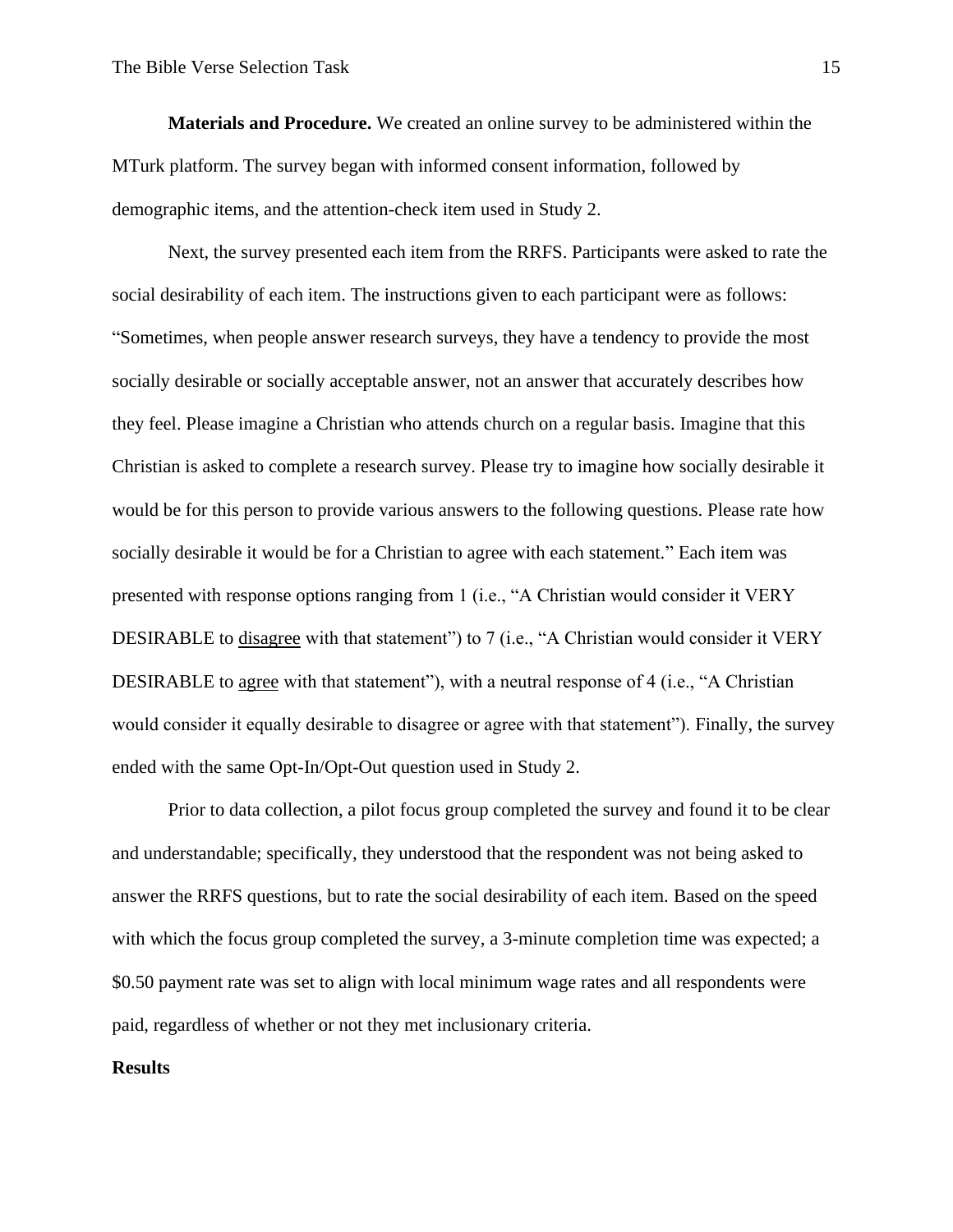Social desirability ratings were reverse-coded for the negatively keyed items on the RRFS. Mean item ratings ranged from 5.12 (Item 7) to 6.14 (Item 1), relative to a neutral level of 4.00; all item rating means are presented in Online Supplementary Table 4. A summative Social Desirability score was created for each respondent by summing ratings given by that respondent for all 12 items ( $M = 70.93$ ,  $SD = 9.74$ ). A single-sample *t*-test was performed to contrast these scores with a hypothetical score of 48.00, which would be the score for a 12-item scale with neutral item ratings. The difference was significant at  $p < .001$  ( $t = 27.57$ ,  $df = 136$ ,  $d = 2.35$ ). The analysis was repeated for the subset of self-identifying Christians. The mean score ( $M =$ 68.68,  $SD = 10.87$ ) continued to be significantly higher than a score of 48.00 ( $t = 14.36$ ,  $p < .001$ ,  $df = 56$ ,  $d = 0.84$ ).

## **Conclusion**

The third study demonstrated that respondents (including self-identified Christians) rate fundamentalist responses on the RRFS as being socially desirable for church-attending Christians. This suggests that the face validity of the RRFS, which may be a benefit for some research purposes, may be a liability for researchers who are concerned about the potential of social desirability in their measurement of CF.

#### **Study 4: Rated Social Desirability of the Bible Verse Selection Task**

The purpose of the fourth study was to evaluate whether or not social desirability response styles would be less salient for the BVST than had been observed in Study 3 for the RRFS. We hypothesized that the mean rating of Social Desirability for BVST items would be closer to neutral than the mean obtained in Study 3 for RRFS items (but adjusted for a 10-item scale); therefore, it was hypothesized that a single-sample *t*-test would yield statistically significant results when the mean social desirability rating for the BVST was contrasted with a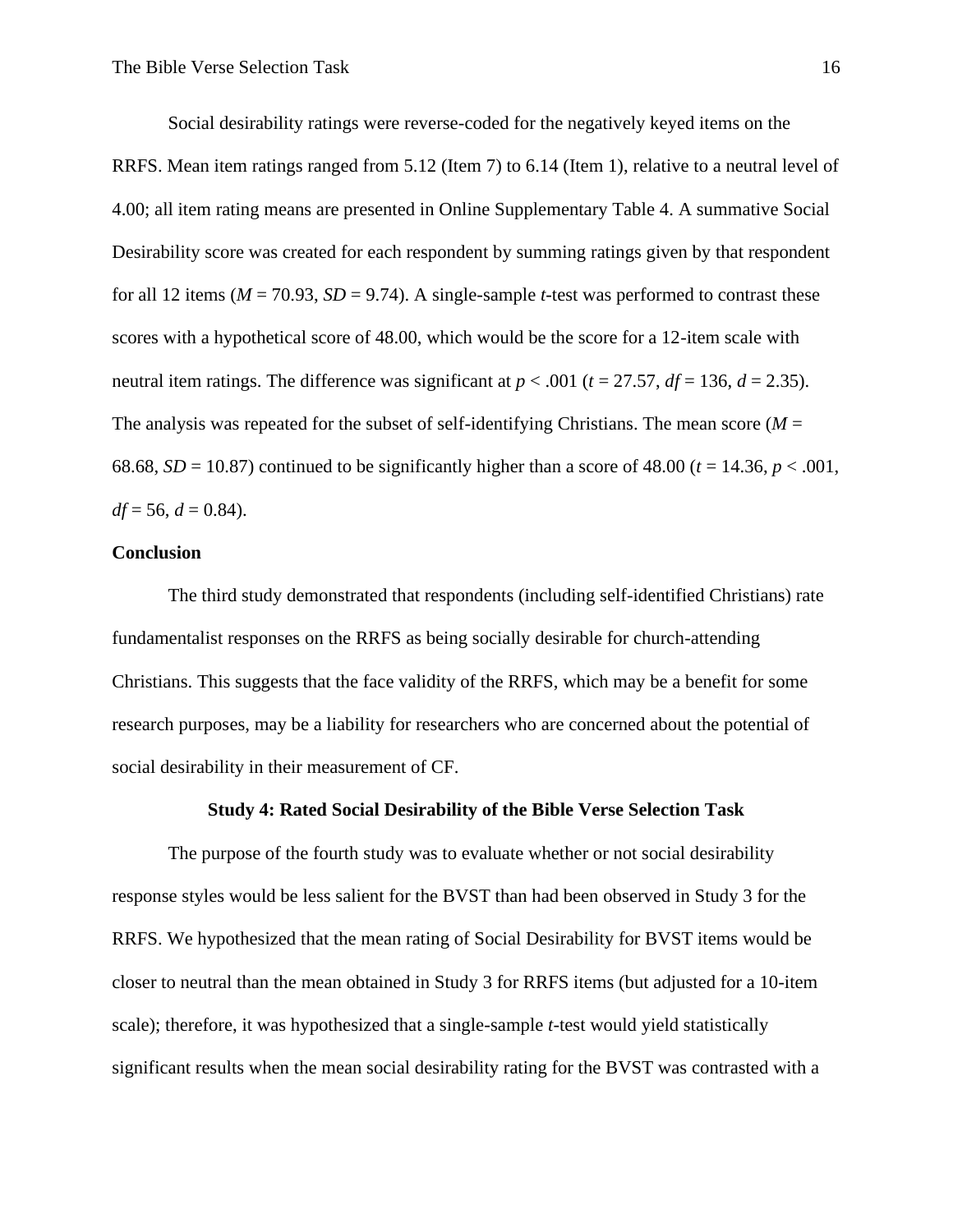proration of the mean social desirability for the RRFS obtained in Study 3. We also hypothesized that the mean Social Desirability rating for BVST items would not deviate significantly from a score representing neutral Social Desirability; therefore, it was hypothesized that a single-sample *t*-test would not yield statistically significant results when the obtained social desirability rating for the BVST items was contrasted with a neutral score.

#### **Method**

**Participants.** An initial sample of 150 MTurk workers living in the United States completed the survey. Of these, 142 respondents met the inclusionary criterion of correctly answering an attention check item, and 147 respondents met the inclusionary criterion of opting in for an Opt-In/Opt-Out question. In addition, one participant was excluded because he reported being 13 years old. A final analyzable sample of 140 respondents met all criteria.

The final sample included 84 men, 55 women, and one participant who opted not to indicate gender. Ages ranged from 19 to 68, with a mean of 32.39 (*SD* = 8.69). Although the sample was overrepresented by Euro-American or White respondents (82.9%), it also included Latina/o or Hispanic (7.1%), Asian-American (7.1%), African-American (4.3%), Native American (2.1%), Middle Eastern and North African (0.7%), Hawaiian and Pacific Islander (0.7%), and Other (0.7%) respondents, as well as a participant who opted not to indicate race or ethnicity. Although 32.1% of the sample self-identified as Christian, other participants selfidentified as Agnostic (29.3%), Atheist (23.6%), Nothing in Particular (11.4%), Other (2.1%), Jewish (0.7%), and Muslim (0.7%). The affiliations of the Christian subsample included Catholic (33.3%), Baptist (26.7%), Nondenominational (15.6%), Other Christian (6.7%), Lutheran (6.7%), Presbyterian (4.4%), Church of Christ (2.2%), Episcopal (2.2%), and Methodist (2.2%).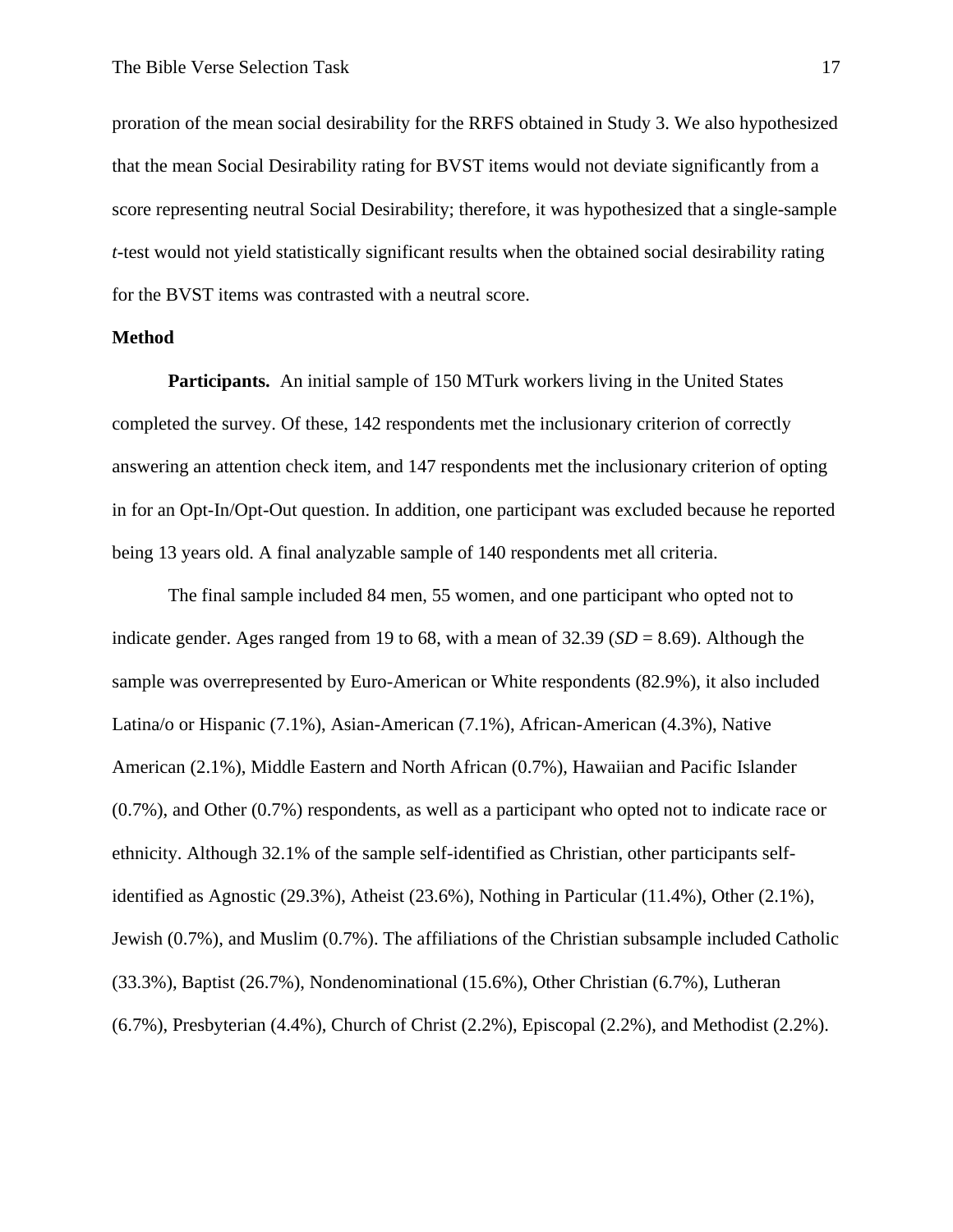**Materials and Procedure.** We created an online survey to be administered within the MTurk platform. The survey began with informed consent information, followed by demographic items and the same attention-check item used in Study 2. Next, the survey presented respondents with each item from the BVST and asked respondents to indicate whether a Christian who attends church on a regular basis would perceive one of the two response options as more desirable than the other; the instructions provided to the respondents were the same as those used in Study 3. Each item was presented with response options ranging from 1 (i.e., "A Christian would consider it VERY DESIRABLE to select Option A") to 7 (i.e., "A Christian would consider it VERY DESIRABLE to select Option B"), with a neutral response of 4 (i.e., "A Christian would consider it equally desirable to select Option A or Option B"). Finally, the survey ended with the same Opt-In/Opt-Out question used in Study 2.

Prior to data collection, a pilot focus group completed the survey and found it to be clear and understandable; specifically, they understood that the respondent was not being asked to answer the BVST questions, but to rate the relative Social Desirability of the options from the forced-choice pairs. Based on the speed with which the focus group completed the survey, a 3 minute completion time was expected; therefore, we set a \$0.50 payment rate and all respondents were paid, regardless of whether or not they met inclusionary criteria for the following analyses. **Results**

Social Desirability ratings were reverse-coded for the BVST items that presented a lowerfundamentalism verse before a higher-fundamentalism verse. Mean social desirability ratings ranged from 3.04 (Item 10) to 4.81 (Item 5); item rating means are presented in Online Supplementary Table 5. A summed Social Desirability score was created using all item ratings  $(M = 38.97, SD = 6.88).$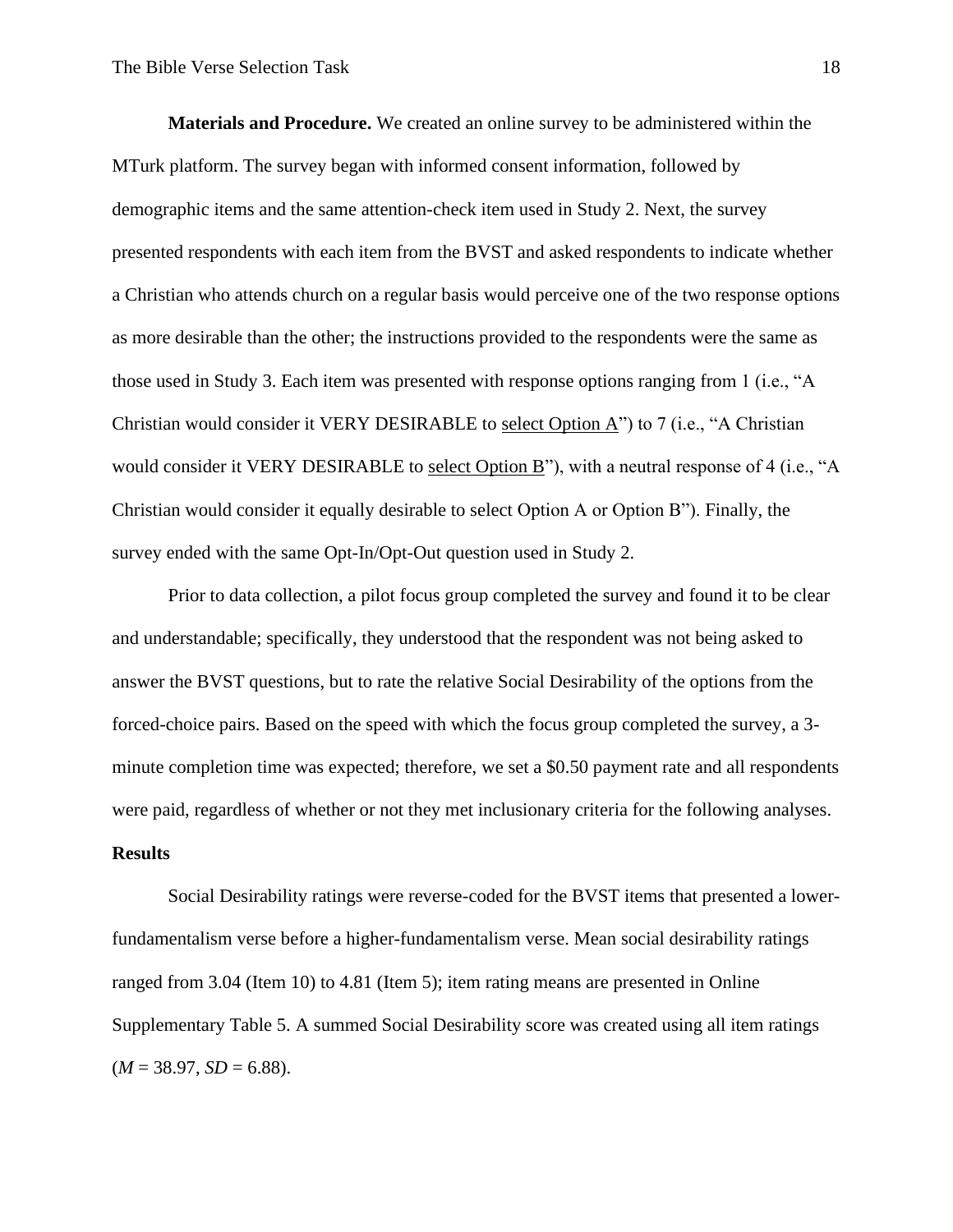A single-sample *t*-test contrasted this mean with a hypothetical score of 59.11; this value was obtained by adjusting the mean score from Study 3 (i.e., 70.93, which had been obtained for a 12-item scale) for a 10-item scale. This allowed a comparison between the Social Desirability ratings for the BVST with the Social Desirability level previously rated for the RRFS. The difference was statistically significant at the level of  $p < .001$  ( $t = .34.65$ ,  $df = 139$ ,  $d = -2.93$ ). A second single-sample *t*-test was performed to contrast the BVST social desirability mean with a hypothetical score of 40.00, which would be the score for a 10-item scale with neutral item ratings. As predicted, the difference was not statistically significant ( $t = -1.77$ ,  $df = 139$ ,  $p = .08$ ,  $d = -0.15$ .

The analyses were repeated for the subsample that self-identified as Christian. The mean score ( $M = 37.98$ ,  $SD = 7.81$ ) was significantly lower than the prorated RRFS Social Desirability score obtained in Study 3 ( $t = -16.54$ ,  $p < .001$ ,  $df = 44$ ,  $d = -2.46$ ). A single-sample *t*-test was performed to contrast this mean with a hypothetical score of 40.00. As predicted, the difference was not statistically significant  $(t = -1.74, df = 44, p = .09, d = -0.26)$ .

## **Conclusion**

This study demonstrated that the responses to the BVST may be less likely to be impacted by social desirability response styles than responses to the RRFS are, and this was observed both for the full sample and for the subset identifying as Christian.

#### **Study 5: Criterion-Related Validity for the Bible Verse Selection Task**

Because BVST items were originally identified and confirmed through relationships with the RRFS, this study was conducted to evaluate correlations between BVST scores and other measures of fundamentalism.

## **Method**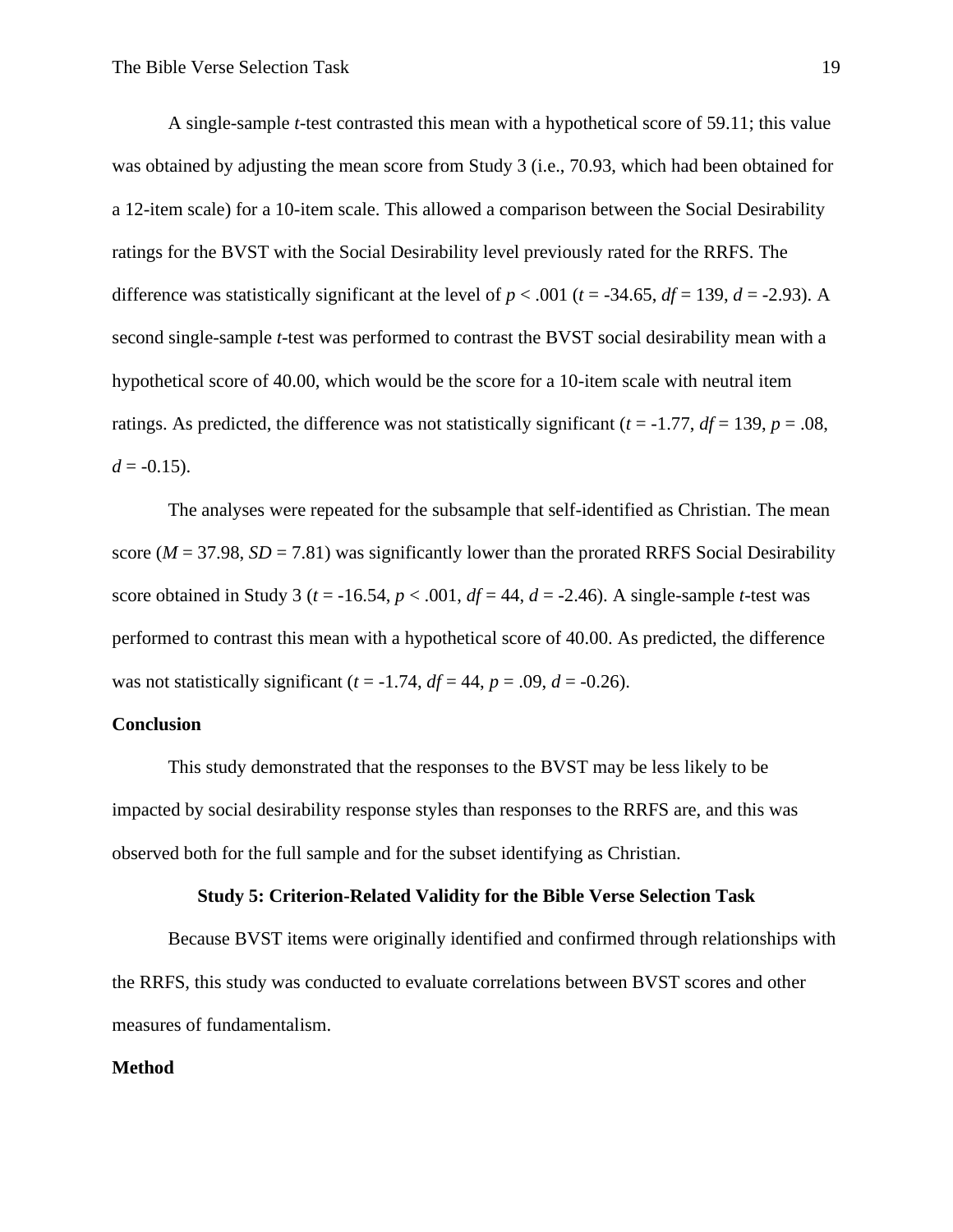**Participants.** An initial sample of 200 MTurk workers living in the United States completed an online survey. Of these, 198 respondents met an inclusionary criterion of correctly answering an attention check item, and 193 met an inclusionary criterion of opting in for an Opt-In/Opt-Out question, resulting in a final analyzable sample of 191 respondents.

The sample included 111 men, 77 women, and three participants who chose not to identify their gender. Ages ranged from 18 to 68, with a mean of  $34.23$  (*SD* = 10.01). Although the sample was overrepresented by Euro-American or White respondents (78.0%), it also included Latina/o and Hispanic (8.4%), African-American (8.4%), Asian-American (6.8%), Native American (3.1%), and Middle Eastern and North African (0.5%) respondents and one who opted not to self-identify race or ethnicity. The religious identifications included Christian (41.9%), Agnostic (24.1%), Atheist (16.2%), Nothing in Particular (11.0%), Buddhist (2.1%), Muslim (1.6%), Hindu (1.0%), Jewish (0.5%), Unitarian (0.5%), Other (0.5%), and one respondent did not self-identify religious affiliation. The religious affiliations of the selfidentifying Christians included Catholic (27.5%), Baptist (21.3%), Nondenominational (18.8%), Other Christian (13.8%), Presbyterian (7.5%), Lutheran (3.8%), Church of Christ (2.5%), Methodist (2.5%), Mormon (1.3%), and Orthodox (1.3%).

**Materials and Procedure.** We created an online survey to be administered within the MTurk platform. The survey began with informed consent information, followed by demographic questions and an attention-check item similar to the one from Study 2. Next, participants completed the BVST and four other research measures. The BVST was presented in the format seen in Appendix A. The Likert-type items for the other scales were presented on a five-point scale, with options ranging from 1 (i.e., "Strongly disagree") to 5 (i.e., "Strongly agree").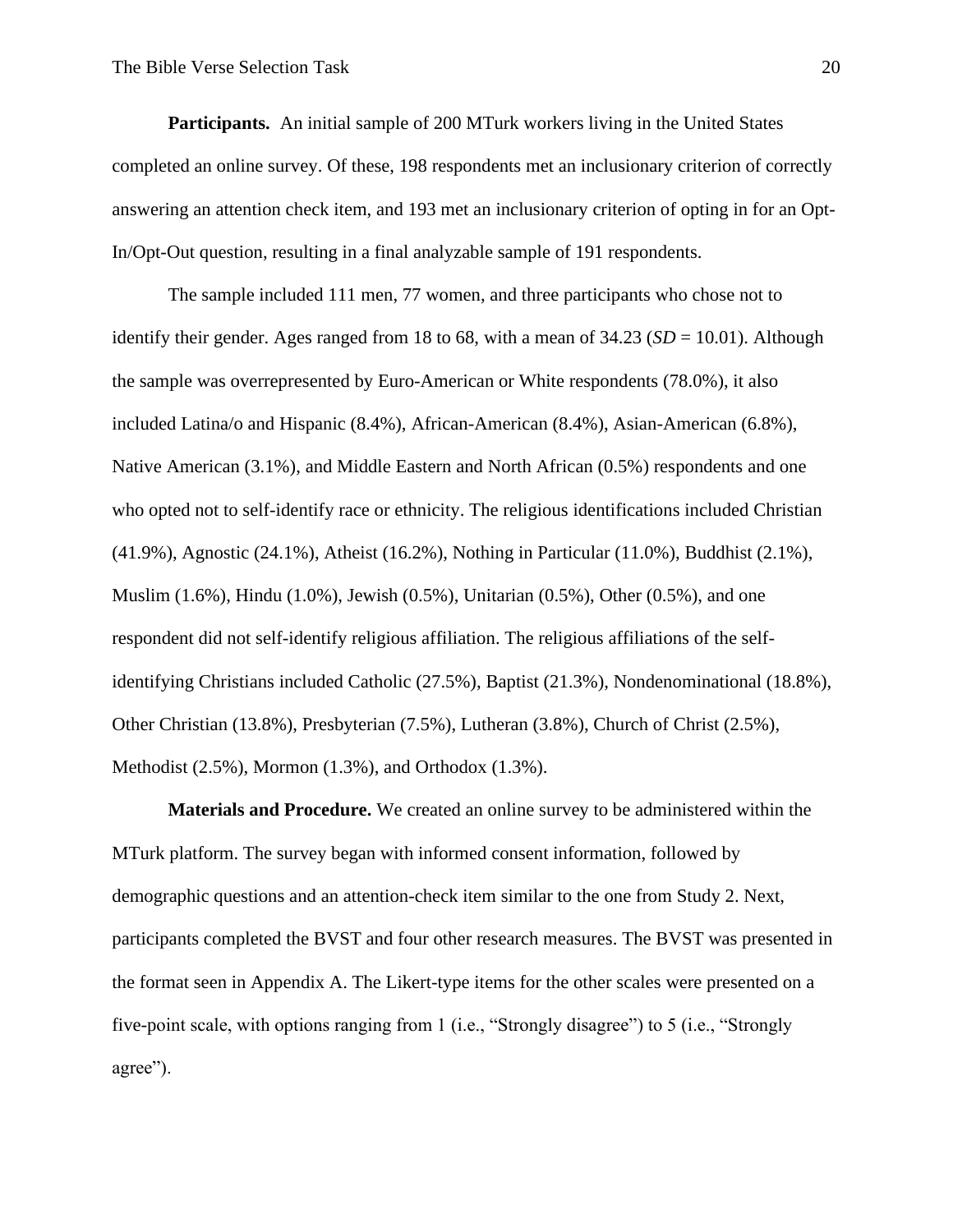The Multidimensional Fundamentalism Inventory (MFI; Liht et al., 2011) was developed to be a measure of fundamentalism that could be applied to a wide variety of faith groups and that could provide more specific subscales to measure nuanced elements of fundamentalism. Comprised of 15 Likert-type items, the MFI provides a general score as well as three subscale scores: External vs. Internal Authority (MFI-EA; e.g., "Human reason, and not religious belief, is the best guiding light for human action"), Fixed vs. Malleable Religion (MFI-F; e.g., "My religion should adapt to the conditions of the modern world"), and Worldly Rejection vs. Worldly Affirmation (MFI-WR; e.g., "It is important to distance oneself from movies, radio, and TV"). Liht et al. (2011) reported internal consistency estimates of .85 for the MFI, .77 for the MFI-EA, .68 for the MFI-F, and .66 for the MFI-WR.

The Intratextual Fundamentalism Scale (IFS; Williamson et al., 2010) was developed to measure beliefs about the divine nature and origin of a sacred text. It is comprised of five items (e.g., "Everything in the Sacred Writing is true without question.") which are presented in a Likert-type format. Williamson et al. provided an internal consistency estimate of .88. Because this study was concerned about attitudes relating specifically to the Bible, the term "Sacred Writing" was changed to "Bible" for the present study.

The Morality Founded on Divine Authority scale (MFDA; Simpson, Piazza, & Rios, 2016) was developed to assess the meta-ethical belief that moral rules are issued by God. The five-item scale (which uses a Likert-type format) includes questions such as "What is morally good and right is what God says is good and right." Simpson et al. (2016) reported an internal consistency estimate of .94.

The Christian Orthodoxy Scale (COS; Hunsberger, 1989) is a six-item Likert-type scale for which respondents indicate the degree to which they ascribe to traditionally conservative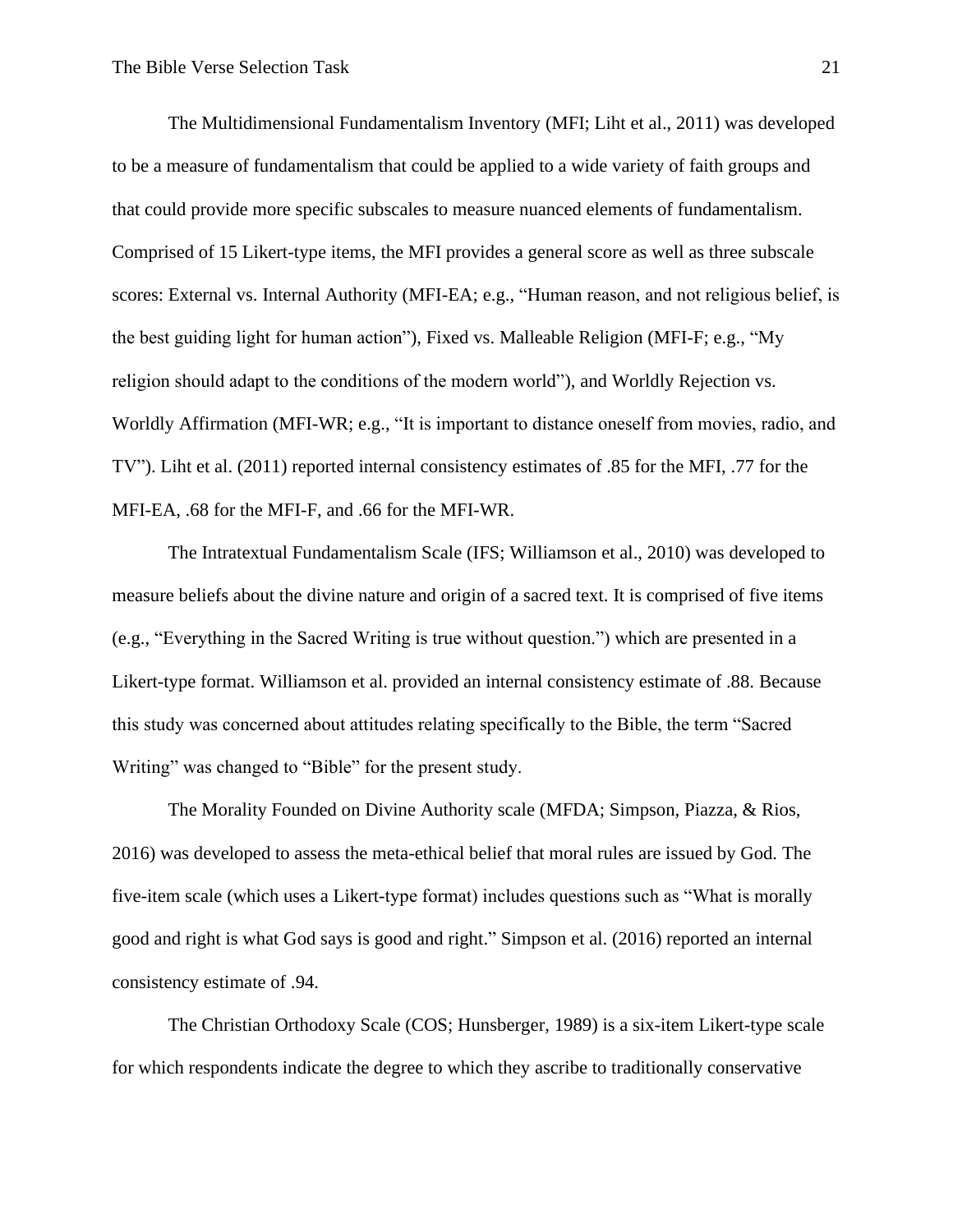Christian doctrinal beliefs, such as "Jesus was the divine son of God." Hunsberger (1989) reported an internal consistency estimate of .94.

The survey ended with the same Opt-In/Opt-Out question used in Study 2.

Prior to data collection, a pilot focus group completed the survey and found it to be clear and understandable. Based on the speed with which the focus group completed the survey, a 10 minute completion time was expected, and a \$1.70 payment rate was set. All respondents were paid, regardless of whether or not they met inclusionary criteria.

#### **Results**

Internal consistency estimates for the entire sample were .86 (BVST), .88 (MFI), .91 (MFI-EA), .65 (MFI-F), .65 (MFI-WR), .96 (IFS), .94 (MFDA), and .95 (COS). For the subset of self-identified Christians, the internal consistency estimates were .77 (BVST), .90 (MFI), .86 (MFI-EA), .77 (MFI-F), .76 (MFI-WR), .94 (IFS), .90 (MFDA), and .90 (COS). Pearson correlation coefficients were calculated both for the entire sample (presented above the diagonal in Supplementary Online Table 6) and for Christians (presented below the diagonal). All correlations between BVST scales and other measures of fundamentalism yielded coefficients at or above .52 ( $p < .001$  for all).

# **Conclusion**

The results of Study 5 provide initial psychometric support for the use of the BVST as a measure of CF. Internal consistency estimates were in ranges that bolster confidence in this measure for research purposes, and substantial covariance was observed with a collection of extant fundamentalism measures.

**Study 6: Convergent Evidence of Construct Validity for the Bible Verse Selection Task**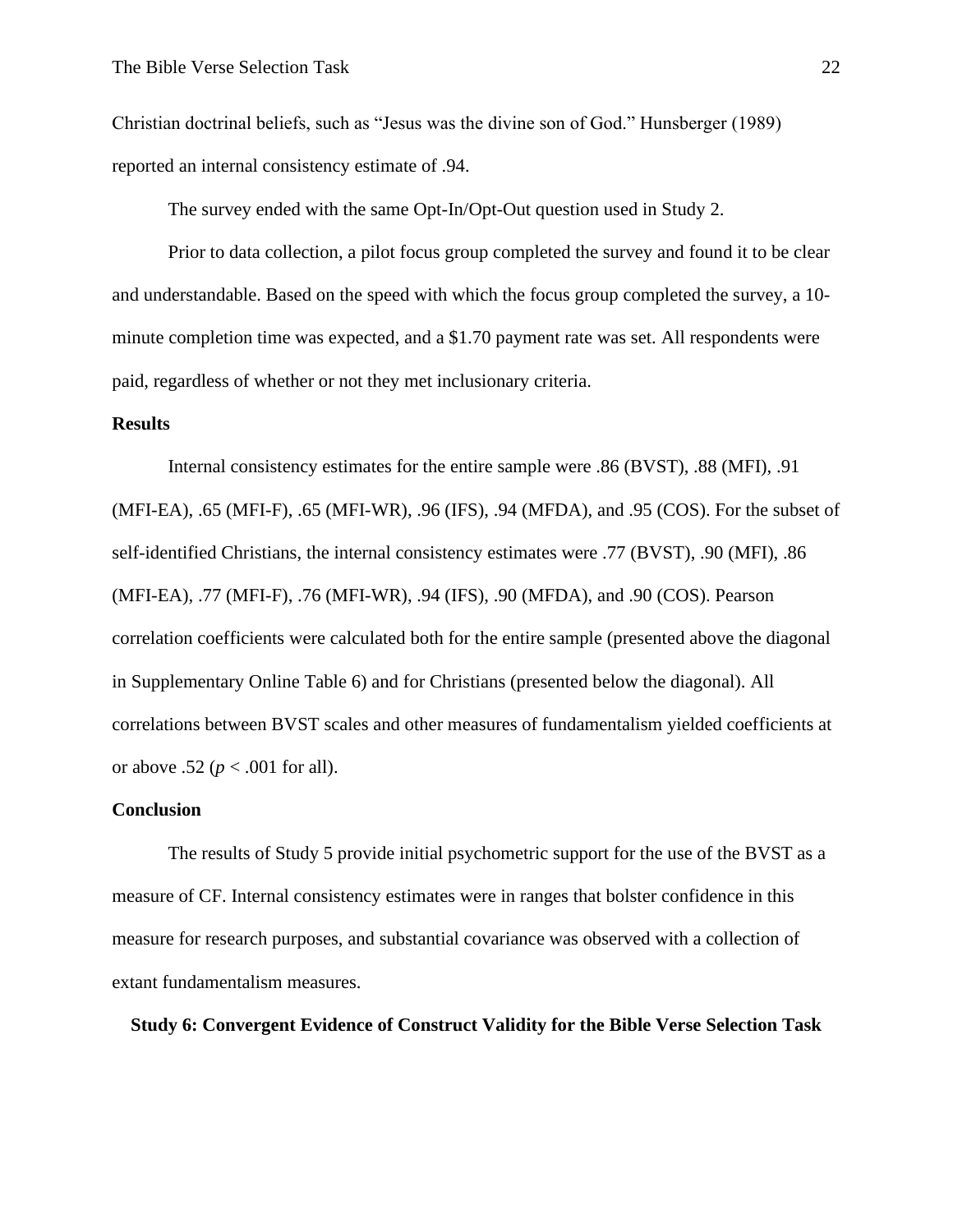Although Study 5 demonstrated that BVST scores were substantially correlated with other measures of fundamentalism, additional evidence was needed to determine whether BVST scores also predict different constructs -- e.g., authoritarianism, traditionalism, and political conservatism -- that have been observed to covary with CF in past research.

## **Method**

**Participants.** An online survey was completed by 200 MTurk workers living in the United States. An attention-check inclusionary criterion was met by 188 respondents, and an Opt-In inclusionary criterion was met by 198 respondents, resulting in a final analyzable sample of 187 respondents who met both criteria.

The full sample ranged in age from 20 to 70 ( $M = 35.87$ ,  $SD = 11.66$ ), and included 110 men, 76 women, and one respondent who opted not to self-identify gender. Although the majority (75.4%) self-identified as Euro-American or White, the sample included individuals who self-identified as Asian-American (10.2%), African-American (8.5%), Latino/a or Hispanic (7.0%), Native American (2.1%), Middle Eastern or North African (1.1%), as well as one participant who selected "Other" and one participant who opted not to respond. Although the most common religious affiliation was Christian (46.5%), the sample also included individuals who self-identified as Agnostic (20.9%), Atheist (17.1%), Nothing in Particular (5.9%), Other (3.2%), Buddhist (2.7%), Hindu (1.1%), Jewish (1.1%), Muslim (1.1%), and Unitarian (0.5%). The religious affiliations of the self-identifying Christians included Non-denominational (29.9%), Catholic (28.7%), Baptist (10.3%), Other Christian (8.0%), Methodist (6.9%), Presbyterian (6.9%), Episcopalian (3.4%), Lutheran (3.4%), and Church of Christ (2.3%).

**Materials and Procedure.** An online survey was developed to be hosted on the MTurk platform. The survey began with questions regarding demographic information, along with an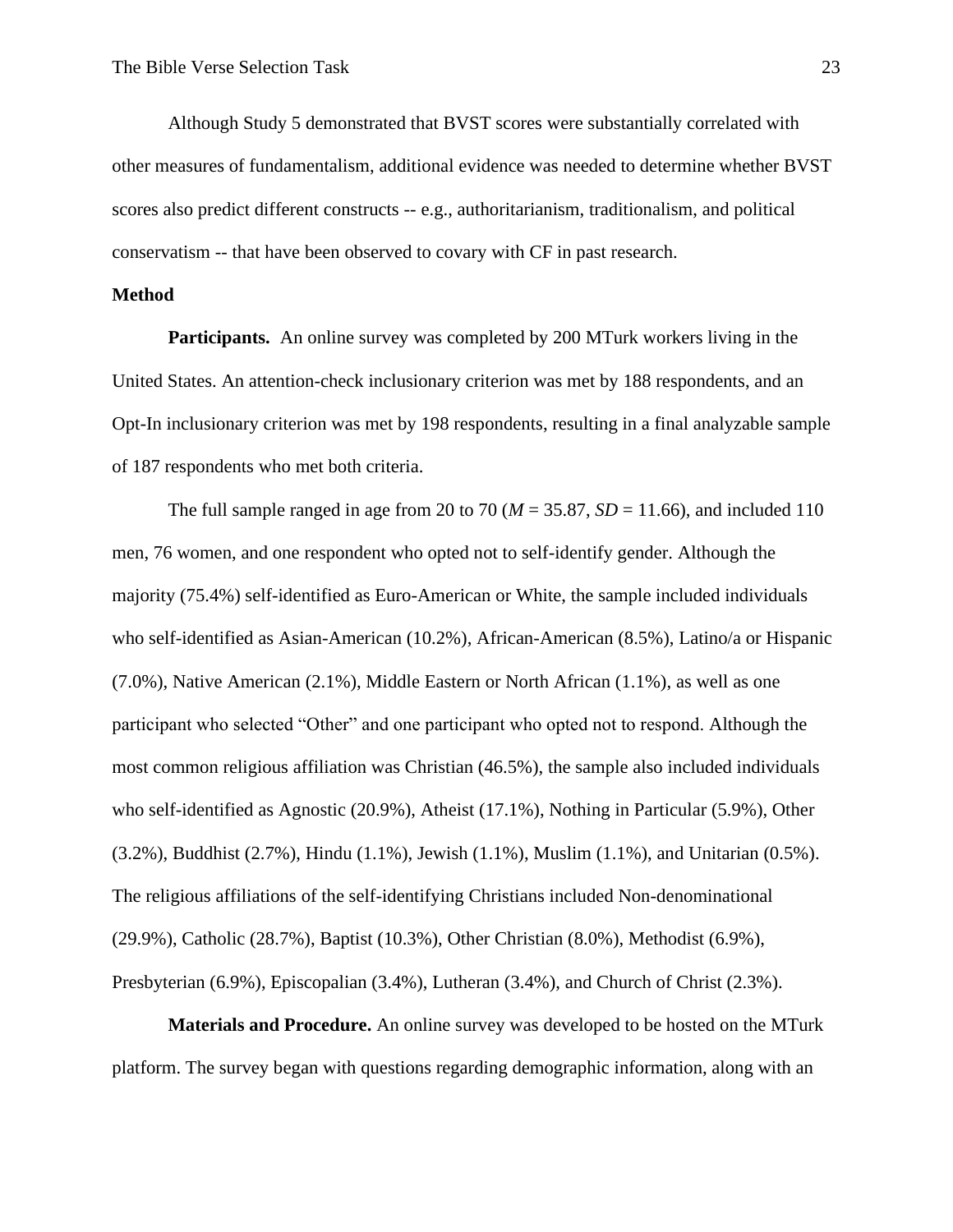attention-check question comparable to the one used in Study 2. Next, the survey included the BVST and other research measures. Although the BVST was presented in the format seen in Appendix A and one of the following measures of authoritarianism used a forced-choice format, the Likert-type items for the remaining scales were presented on a five-point scale, with options ranging from 1 (i.e., "Strongly disagree") to 5 (i.e., "Strongly agree"). Finally, the survey concluded with the same Opt-In/Opt-Out question used in Study 2.

The Right-Wing Authoritarianism scale (RWA; Zakrisson, 2005) is a 15-item measure that includes items such as "Our country needs a strong leader, in order to destroy the radical and immoral currents prevailing in our society today". Zakrisson (2005) reported an internal consistency estimate of .78 and demonstrated that scores on the scale were correlated with scores on measures of racism, sexism, intolerance for ethnic outgroups, and social dominance orientation.

A second measure of Authoritarianism (AUTH; Brandt & Reyna, 2014) is a four-item scale that presents four pairs of options, asking "Which is the more important quality for children to have?" with pairings such as "Independence" and "Respect for Elders". Brandt and Reyna reported internal consistency estimates ranging from .59 to .61 for three samples.

The measure of Traditionalism (TRAD; Brandt & Reyna, 2014) is comprised of two items: "The newer lifestyles are contributing to the breakdown of society" and "This country would have many fewer problems if there were more emphasis on traditional family ties." Because this measure is comprised of only two items, Brandt and Reyna did not report internal consistency estimates but reported correlations between the two items ranging from .44 to .59 across three different samples.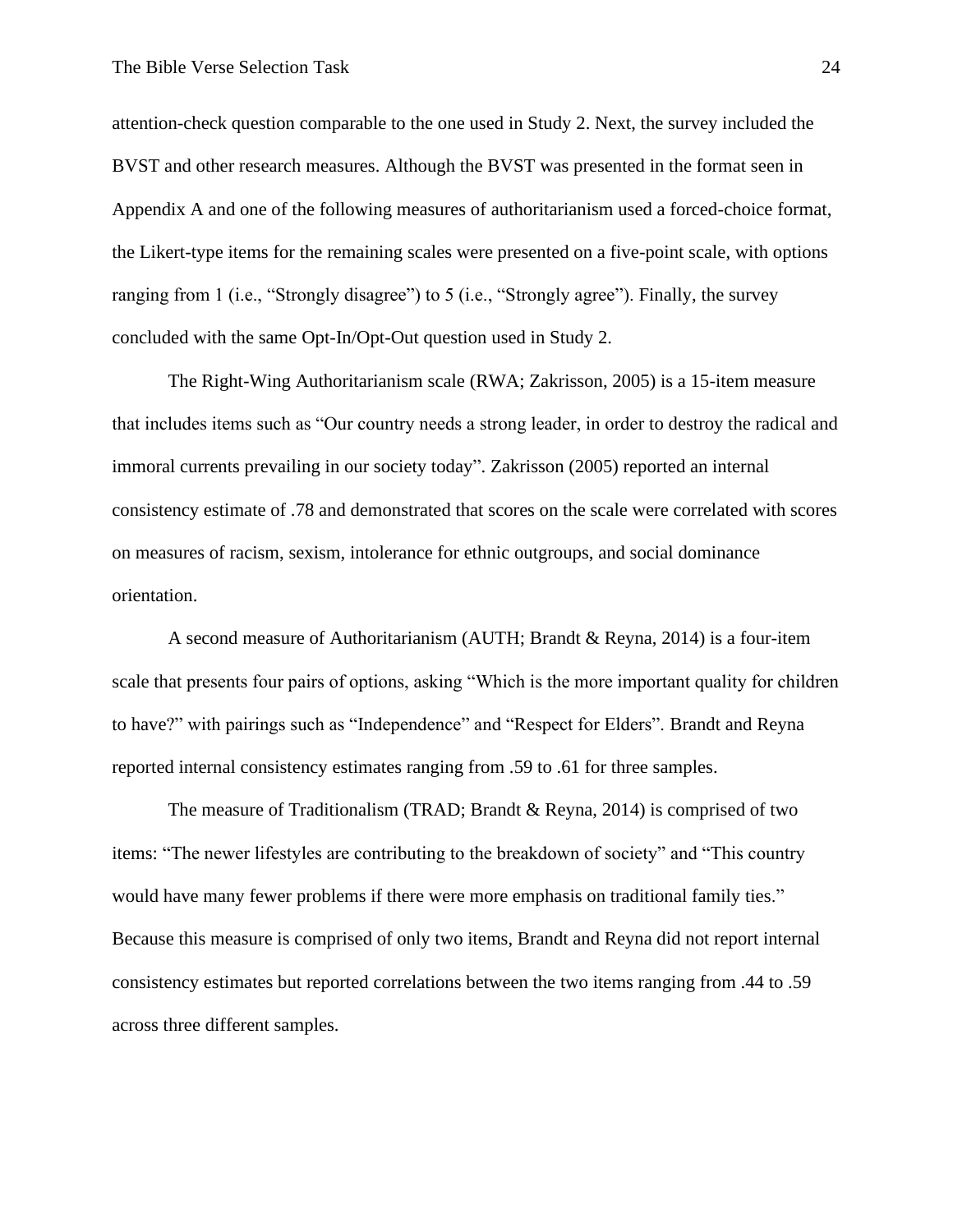A 15-item measure of Political Conservatism (PC; Terrizzi, Shook, & Ventis, 2010) includes items such as "The government should restrict stem cell research", all of which are coded such that high scores represent traditionally conservative sociopolitical attitudes. Terrizzi et al. (2010) reported an internal consistency estimate of .79.

Based on feedback from a pilot group, the survey was considered clear and comprehensible. A 10-minute completion time was typical for the pilot sample, so a payment rate of \$1.70 was set for the MTurk workers to align with the local minimum wage rate. Payment was given to all respondents, regardless of whether or not they met the inclusionary criteria

# **Results**

The internal consistency estimates calculated for this data set were in a range that would bolster confidence in the use of these measures for research purposes. For the full sample, alpha coefficients were .83 (BVST), .94 (RWA), .76 (AUTH), .90 (TRAD), and .85 (PC). For the Christian subset, alpha coefficients were .77 (BVST), .91 (RWA), .74 (AUTH), .88 (TRAD), and .81 (PC). Pearson correlation coefficients were calculated both for the full sample and for the subset that self-identified as Christians; the full-sample results are presented above the diagonal in Online Supplementary Table 7, and the results for the Christian subset are below the diagonal. The correlation between the BVST and AUTH was .46 ( $p < .001$ ) for the full sample and .37 ( $p <$ .001) for Christian subsample. The correlations between the BVST and the remaining validation measures were all at or above .57 (*p* < .001) for the full sample and at or above .53 for the Christian subsample.

#### **Conclusion**

Reliability estimates for the BVST were in an appropriate range for a research measure. As anticipated, the BVST was positively correlated with measures of authoritarianism,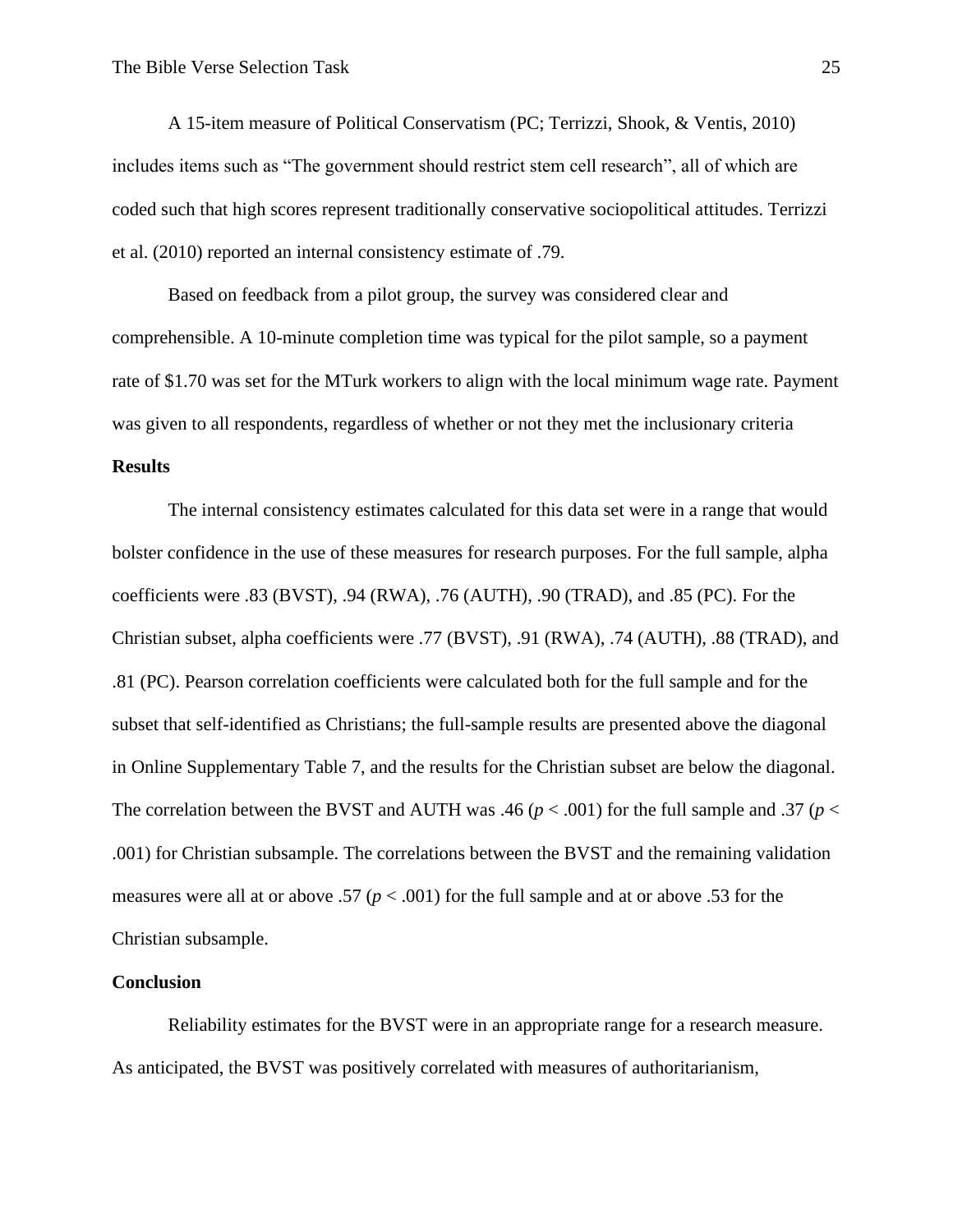traditionalism, and political conservatism; each of these validity coefficients was at or above *r* = .37, with the majority above .53.

## **Discussion**

A series of six studies provided initial psychometric evidence for the Bible Verse Selection Task (BVST) as a measure of Christian fundamentalism. In Study 1, when Christian participants were asked to rate the centrality of 100 Bible verses to their personal faith systems, twelve Bible verses shared substantial variance with Revised Religious Fundamentalism Scale (RRFS) items, while many others shared little or no variance. In Study 2, the twelve Bible verses identified in Study 1 were paired with twelve Bible verses that were not associated with Christian fundamentalism, and Christians were asked to endorse the verse from each pair that was most central to their faith. The choice of Bible verse was significantly related to RRFS scores for ten of the twelve pairs; these ten pairs, associated with CF in both student and MTurk samples, comprise the newly created BVST. Study 3 demonstrated that Social Desirability concerns may exist for the RRFS, but Study 4 suggested that Social Desirability concerns may be less salient for the BVST. Study 5 provided criterion-related validity evidence for the BVST in the form of correlations with extant measures of Christian fundamentalism while Study 6 provided initial construct validity evidence in the form of correlations with measures of political conservatism, authoritarianism, and traditionalism. Studies 2, 5, and 6 yielded BVST internal consistency estimates at or above .77. Thus, the initial psychometric evidence described in this series of studies suggests that the BVST provides valid and reliable Christian fundamentalism scores using a format that differs from standard Likert methods which may be more prone to Social Desirability biases; however, the process of validating a measure is a lengthy one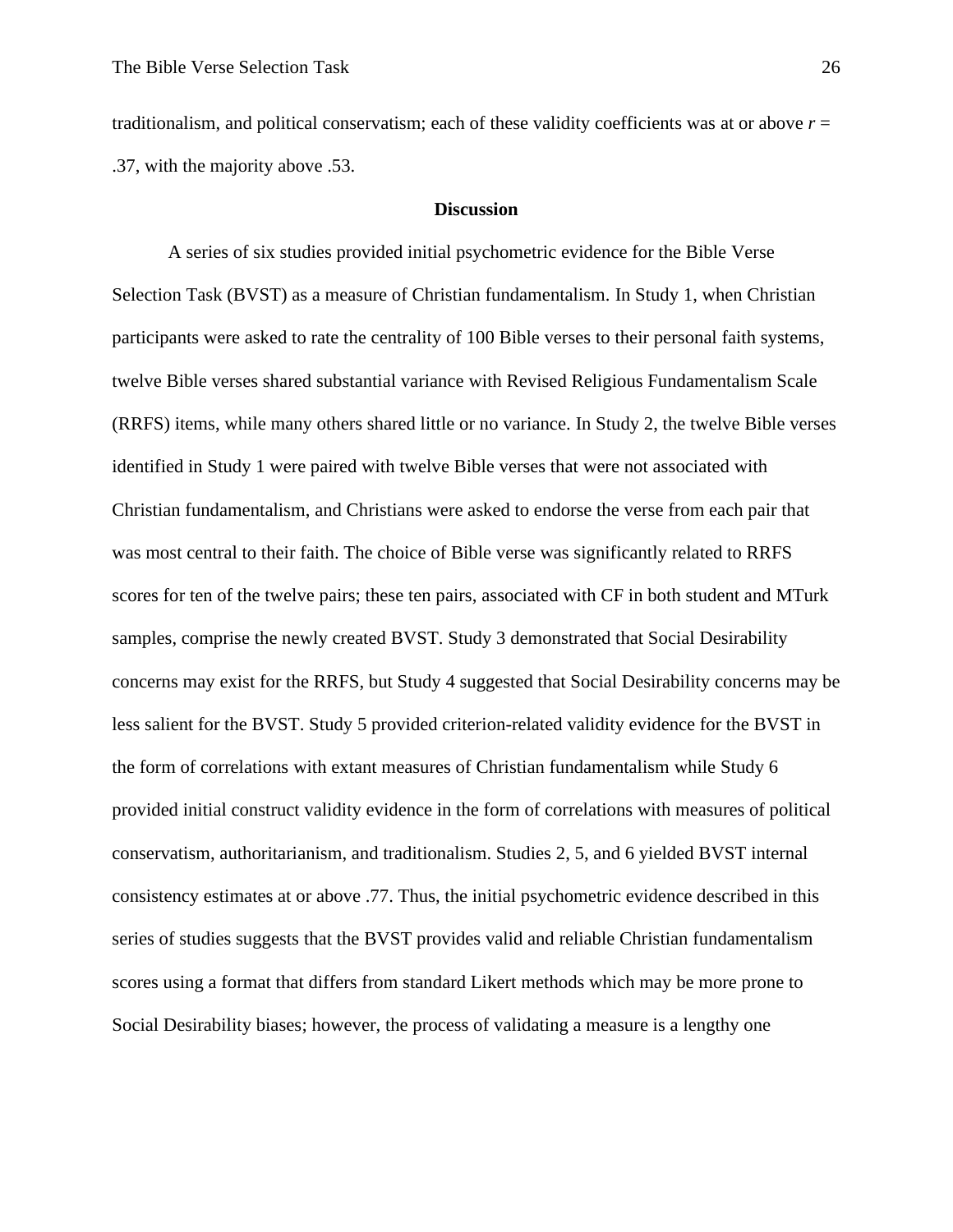requiring additional research (as described below), and the research presented here is only the first step.

These findings do not suggest that the BVST should replace the RRFS or other extant measures. Whereas the extant measures carry the strength of face validity (which may be beneficial for some research purposes), the forced-choice format of the BVST allows respondents to affirm the Biblical basis of their belief systems while simultaneously allowing them to choose between more and less fundamentalist versions of that belief system. Although the BVST would not be conceptualized as an implicit measure of Christian fundamentalism, it may serve as a useful alternative to the more common Likert-based self-report measures, providing a behavioral measure that allows for a multimethod assessment.

We acknowledge limitations of the BVST and of the present studies. First, although the patterns of correlations were the same for the full samples and the Christian subsamples, the nature of the BVST makes the test only meaningful as a measure of Christian fundamentalism; whereas other measures (such as the MFI) can be applied to other types of religious fundamentalism, the BVST uses the Christian Bible as a source for items, and is only meaningful within that family of religions. Future researchers who use this measure are urged to regard it exclusively as a measure of Christian fundamentalism, without applying it to other religious frameworks. Second, at this point we do not have evidence that the BVST provides incremental information above and beyond that provided by the RRFS and extant measures. Our focus in the present set of studies was to provide the type of psychometric evidence specified as necessary for a new research measure by the *Standards for Educational and Psychological Testing* (AERA, APA, & NCME, 2014), and the present data suggests that the BVST meets these criteria. However, given the existence of other research measures, evidence of incremental validity would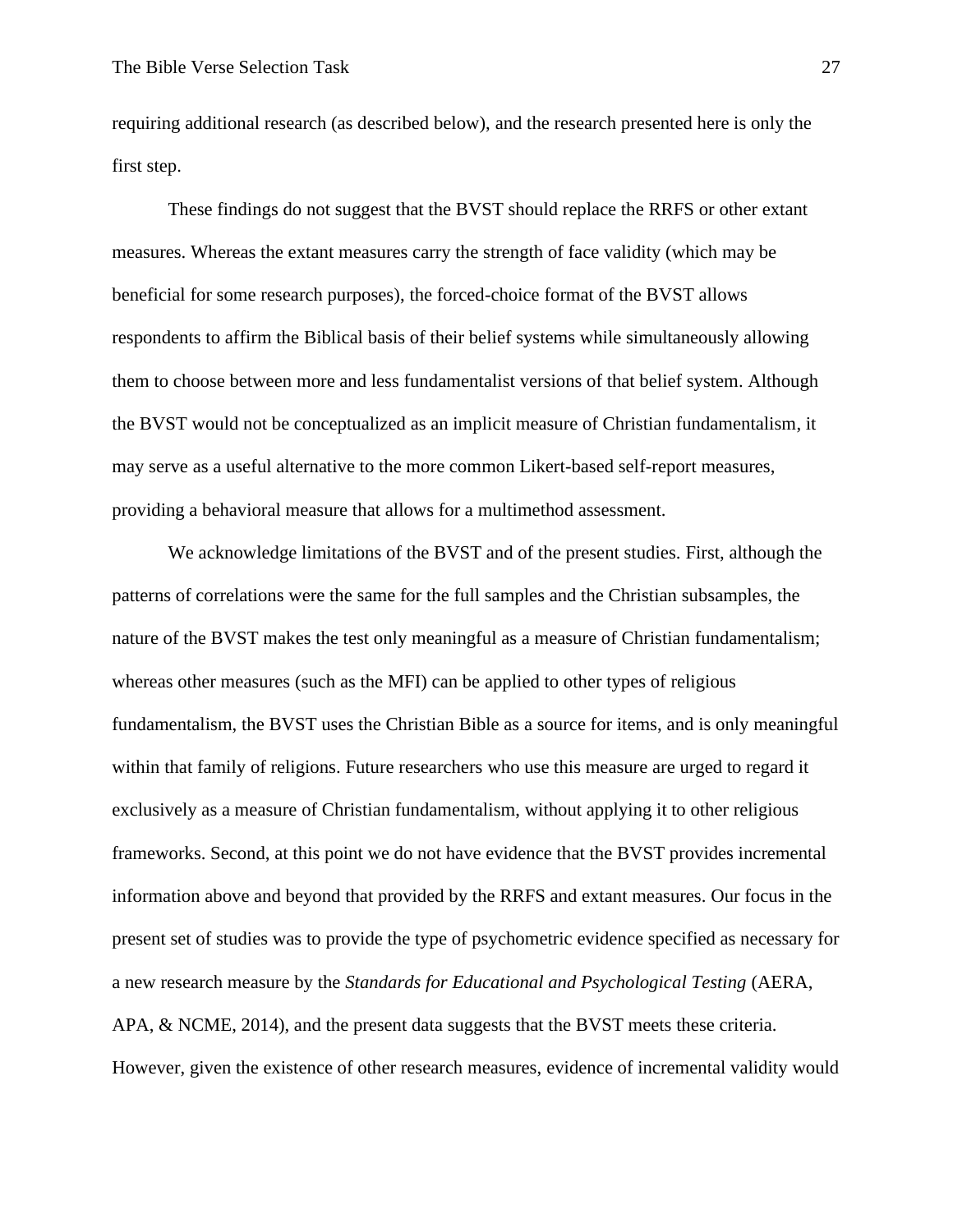help clarify the BVST's utility. Third, although the convergent evidence provided in Study 6 suggests construct validity, discriminant evidence would bolster confidence in the construct validity of the BVST; for example, the present study did not include a self-report measure of social desirability. To this end, future studies should specify constructs (including but not limited to social desirability) that would be expected to be unrelated to Christian fundamentalism, and then determine whether the correlations are, in fact, nonsignificant.

Aside from the ongoing psychometric analyses, additional research is necessary to examine the utility of the BVST as a measure of Christian fundamentalism. Although the present studies showed reasonably strong correlations with other measures of fundamentalism and a net of interrelated constructs, future research should explore the extent to which the BVST is sensitive to behaviors that have been previously associated with Christian fundamentalism, such as anxiety reduction in the face of existential threat (Vess et al., 2012) and denigration of outgroup members (Maynard et al., 2014).

Future research should also continue to explore the concept of social desirability and related response sets within the context of the assessment of religious fundamentalism. It is plausible that social desirability as originally described by Edwards (1957) may have a limited effect on the response pattern of religious fundamentalists when answering questions about their religious beliefs; these individuals may be less concerned about the opinions of other people and more concerned about how their beliefs and behaviors are viewed by God. Nevertheless, their answers to a Likert-based measure of fundamentalism might still be affected by a comparable response set, not addressed in the assessment literature. For example, if presented with traditional doctrinal statements or Christian beliefs (such as "To lead the best, most meaningful life, one must belong to the one, fundamentally true religion"), there may be a pressure for some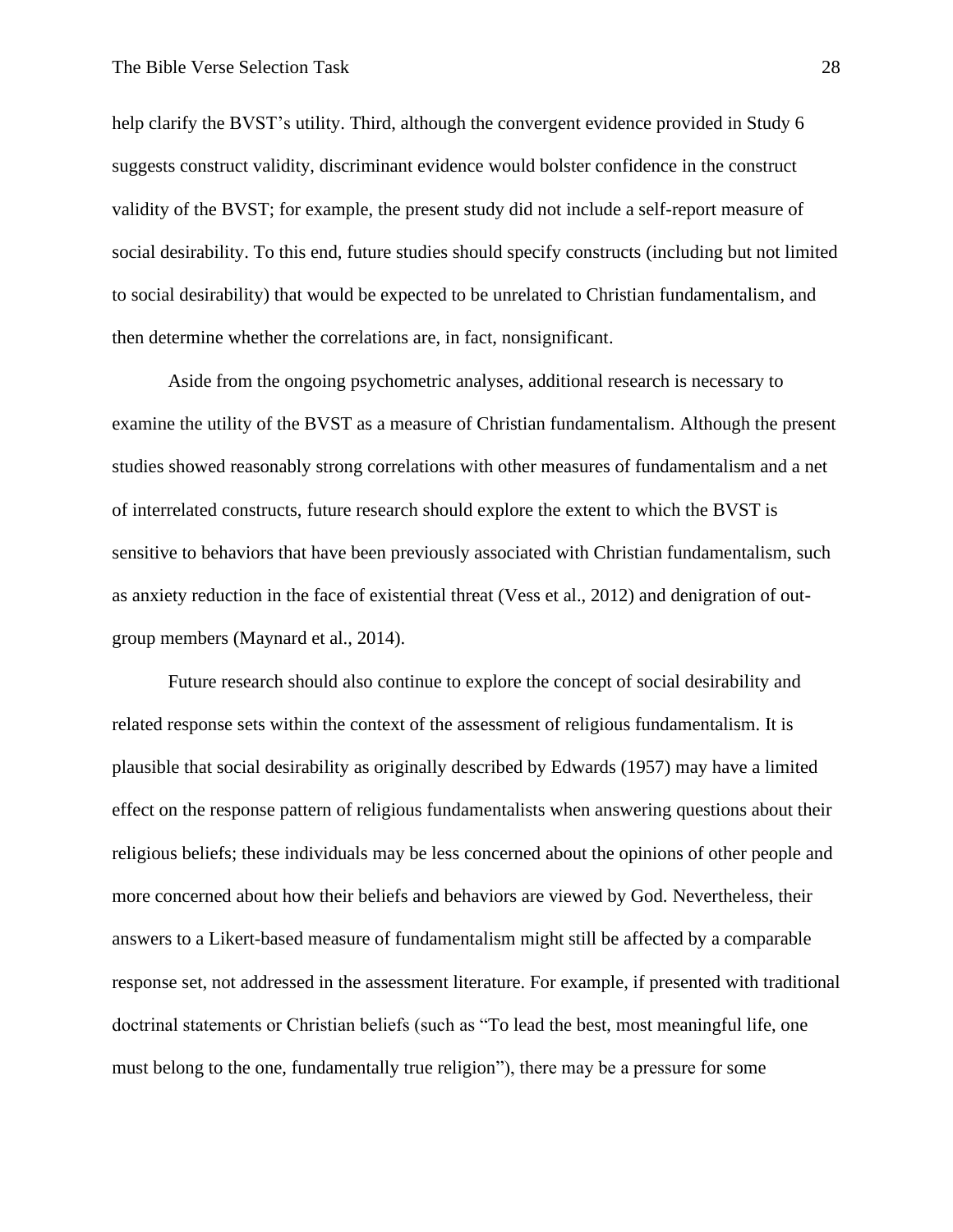Christians to respond "Strongly Agree" even if they have personal doubts about the veracity of that statement. This may not represent a "social desirability" response set but instead a "doctrinal desirability" response set which might, for some religious respondents, be even more influential. By assessing fundamentalism with forced-choice Bible verses (as is true in the BVST), however, that pressure may be mitigated.

These studies suggest that the BVST holds promise as a tool for studying an important source of differences among Christians—the strength of fundamentalist beliefs. By using Biblical texts as items for a forced-choice measure, the BVST seeks to allow both fundamentalist and nonfundamentalist Christians to communicate their worldviews using the passages that resonate most with their beliefs.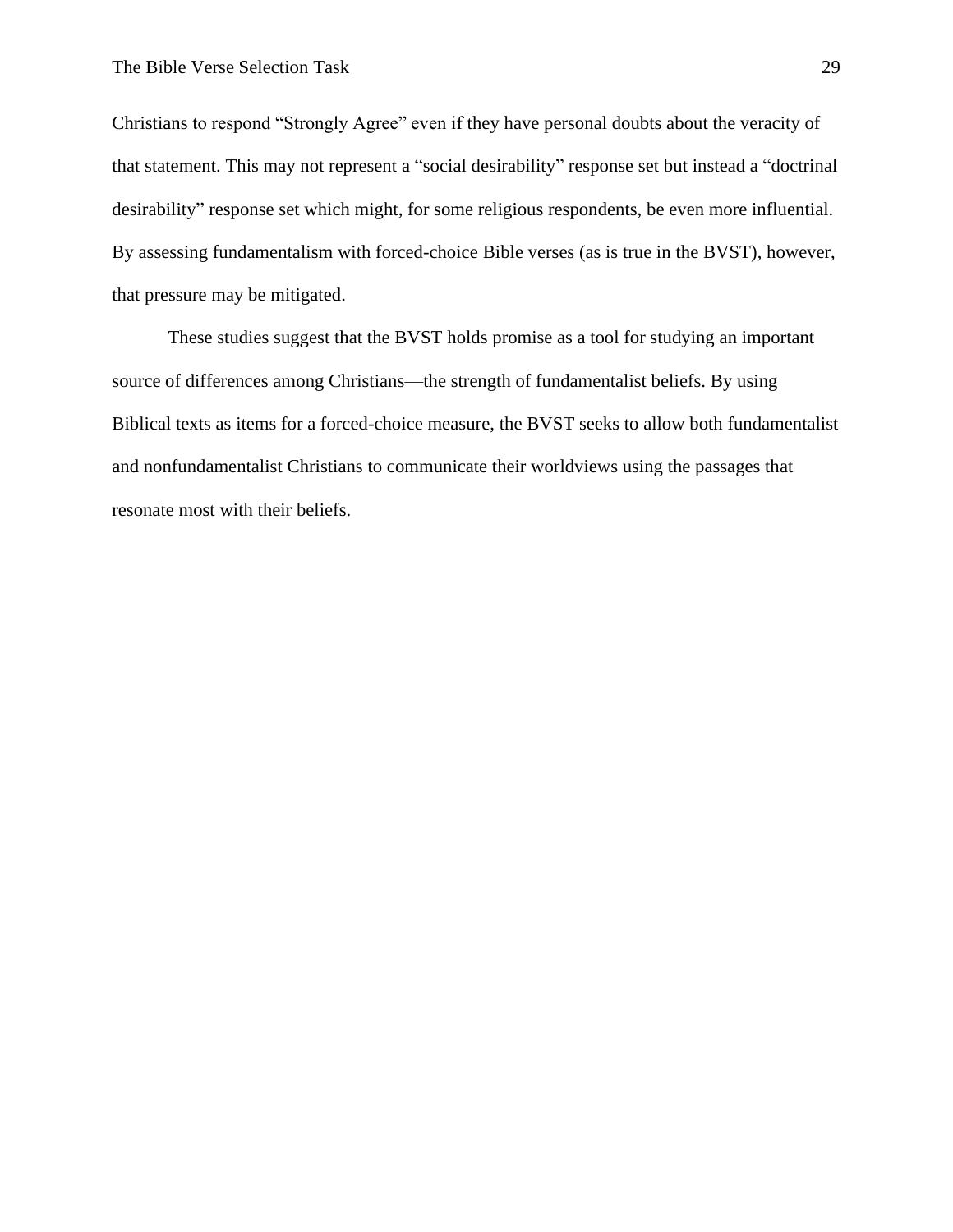#### **References**

Altemeyer, B. (1996). *The authoritarian spectre*. Cambridge, MA: Harvard University Press.

- Altemeyer, B., & Hunsberger, B. (2004). A revised religious fundamentalism scale: The short and sweet of it. *International Journal for the Psychology of Religion*, *14,* 47 – 54. doi:10.1207/s15327582ijpr1401\_4
- Altemeyer, B., & Hunsberger, B. (2005). Fundamentalism and authoritarianism. In R. F. Paloutzian & C. L. Park (Eds.), *Handbook of the psychology of religion and spirituality* (pp. 312- 329). New York, NY: Guilford.
- American Educational Research Association, American Psychological Association, and National Council on Measurement in Education (2014). *Standards for educational and psychological testing.* Washington, DC: American Educational Research Association.
- Blogoswska, J., & Saraglou, V. (2013). For better or worse: Fundamentalists' attitudes toward outgroups as a function of exposure to authoritative religious texts. *International Journal for the Psychology of Religion, 23,* 103 – 125. doi:10.1080/87567555.2012.687991
- Brandt, M. J., & Reyna, C. (2014). To love or hate thy neighbor: The role of authoritarianism and traditionalism in explaining the link between fundamentalism and racial prejudice. *Political Psychology, 35,* 207-223. doi:10.1111/pops.12077
- Deal, J. E., & Bartoszuk, K. (2014). Preliminary validation of the North American Protestant Fundamentalism Scale. *Journal of Beliefs and Values, 35,* 265 – 277. doi:10.1080/13617672.2014.980069
- Edwards, A. L. (1957). *The social desirability variable in personality assessment and research.*  New York, NY: Dryden.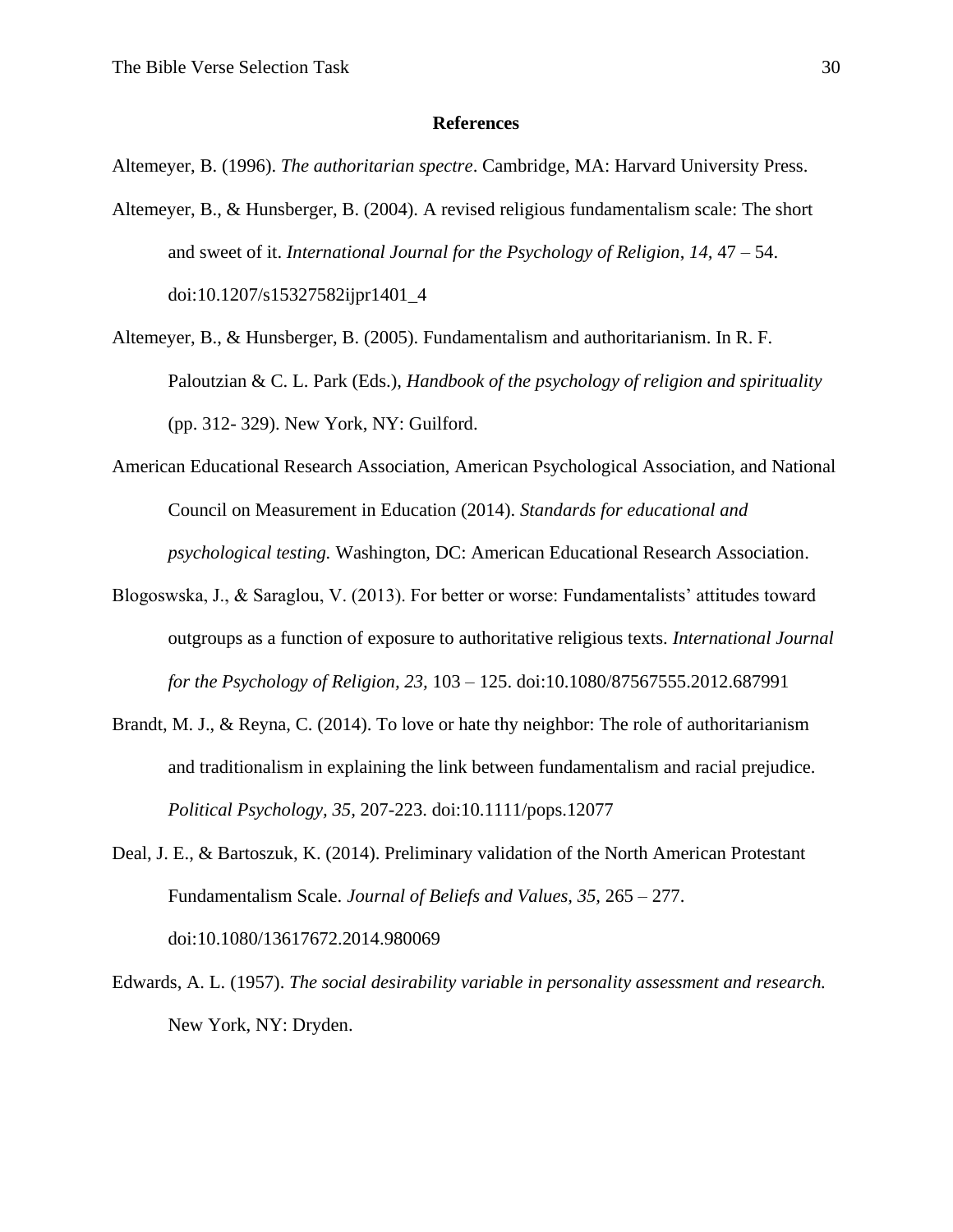- Friedman, M., & Rholes, W. S. (2009). Religious fundamentalism and terror management: Differences by interdependent and independent self-construal. *Self and Identity, 8,* 24-44. doi:10.1080/15298860801984788
- Hunsberger, B. (1989). A short version of the Christian Orthodoxy Scale. *Journal for the Scientific Study of Religion, 28,* 360-365. doi:10.2307/1386747

Jonathan, E. (2008). The influence of religious fundamentalism, right-wing authoritarianism, and Christian orthodoxy on explicit and implicit measures of attitudes toward homosexuals. *International Journal for the Psychology of Religion, 18,* 316-329. doi:10.1080/10508610802229262

- King, M. F., & Bruner, G. C. (2000). Social desirability bias: A neglected aspect of validity testing. *Psychology & Marketing*, *17*, 79 - 103. doi:10.1002/15206793
- Krumpal, I. (2013). Determinants of social desirability bias in sensitive surveys: A literature review. *Quantity & Quality: International Journal of Methodology, 47,* 2025 - 2047. doi:10.1007/s11135-011-9640-9
- Liht, J., Conway, L. G., III, Savage, S., White, W., & O'Neill, K. A. (2011). Religious fundamentalism: An empirically derived construct and measurement scale. *Archive for the Psychology of Religion, 33,* 299-323. doi:10.1163/157361211X594159
- Maynard, E. A., Ocampo, E. R., & Posada, A. H. (2014). Fundamentalism, orthodoxy, and homonegativity among religious US college students. *Research in the Social Scientific Study of Religion, 25,* 230-251. doi:10.1163/9789004272385\_013
- Nell, W. (2014). Exploring the relationship between religious fundamentalism, life satisfaction, and meaning in life. *Journal of Psychology in Africa, 24,* 159-166.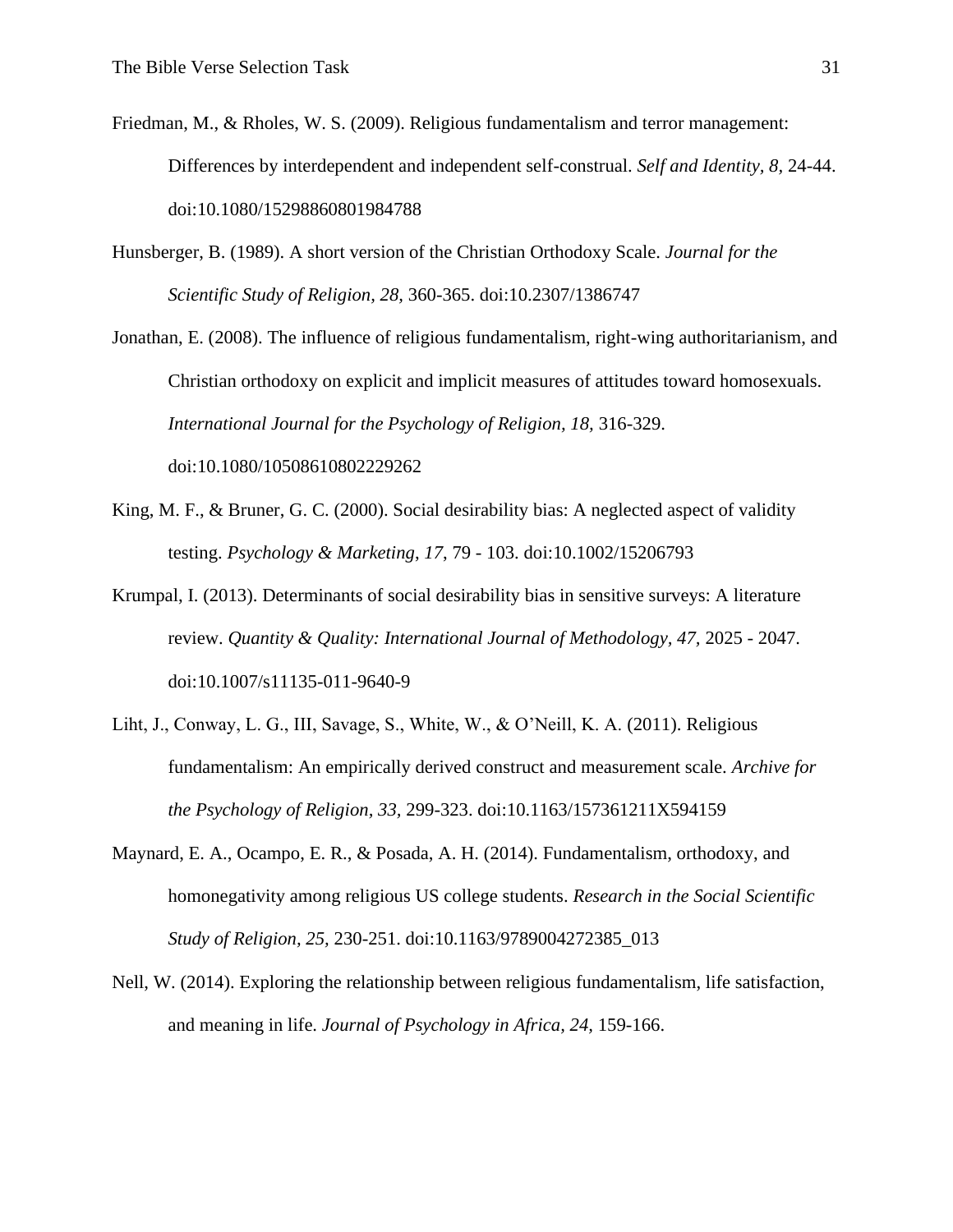- Nunnally, J. C., & Bernstein, I. H. (1994). *Psychometric theory* (3rd. ed.). New York, NY: McGraw-Hill.
- Phillips, R. I., & Ano, G. G. (2015). A re-examination of religious fundamentalism: Positive implications for coping. *Mental Health, Religion & Culture, 18,* 299-311. doi:10.1080/13674676.2015.1022521
- Rau, A. (2009, May 15). The 100 most-read Bible verses at BibleGateway.com. Retrieved from https://www.biblegateway.com/blog/2009/05/the-100-most-read-bible-verses-atbiblegatewaycom/
- Rouse, S. V. (2015). A reliability analysis of Mechanical Turk data. *Computers in Human Behavior, 43,* 304 - 307. doi:10.1016/j.chb.2014.11.004
- Simpson, A., Piazza, J., & Rios, K. (2016). Belief in divine moral authority: Validation of a shortened scale with implication for social attitudes and moral cognition. *Personality and Individual Differences, 94,* 256-265. doi:10.1016/j.paid.2016.01.032
- Tellegen, A., Ben-Porath, Y. S., McNulty, J. L., Arbisi, P. A., Graham, J. R., & Kaemmer, B. (2003). MMPI–2 restructured clinical (RC) scales: Development, validation, and interpretation. Minneapolis: University of Minnesota Press.
- Terrizzi, J. A., Jr., Shook, N. J., & Ventis, W. L. (2010). Disgust: A predictor of social conservatism and prejudicial attitudes toward homosexuals. *Personality and Individual Differences, 49,* 587-592. doi:10.1016/j.paid.2010.05.024
- Unnever, J. D., & Cullen, F. T. (2006). Christian fundamentalism and support for capital punishment. *Journal of Research in Crime and Delinquency, 43,* 169-197. doi:10.1177/0022427805280067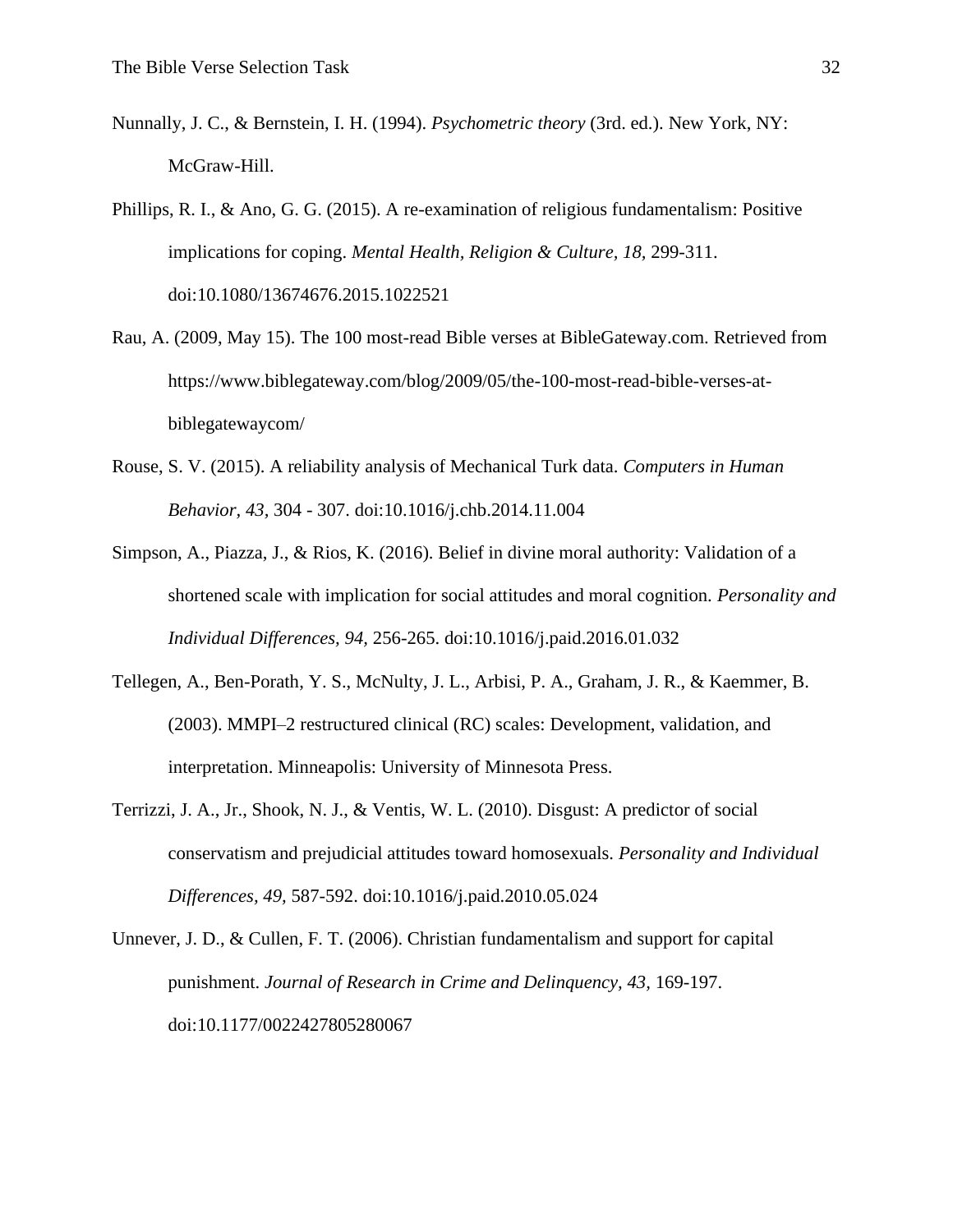- Vess, M., Arndt, J., & Cox, C. R. (2012). Faith and nature: The effect of death-relevant cognitions on the relationship between religious fundamentalism and connectedness to nature. *Social Psychological and Personality Science, 3,* 333-340. doi:10.1177/1948550611420303
- Williamson, W. P., Hood, R. J., Ahmad, A., Sadiq, M., & Hill, P. C. (2010). The Intratextual Fundamentalism Scale: Cross-cultural application, validity evidence, and relationship with religious orientation and the Big 5 factor markers. *Mental Health, Religion & Culture, 13,* 721-747. doi:10.1080/13674670802643047
- Zakrisson, I. (2005). Construction of a short version of the Right-Wing Authoritarianism (RWA) scale. *Personality and Individual Differences, 39,* 863-872. doi:10.1016/j.paid.2005.02.026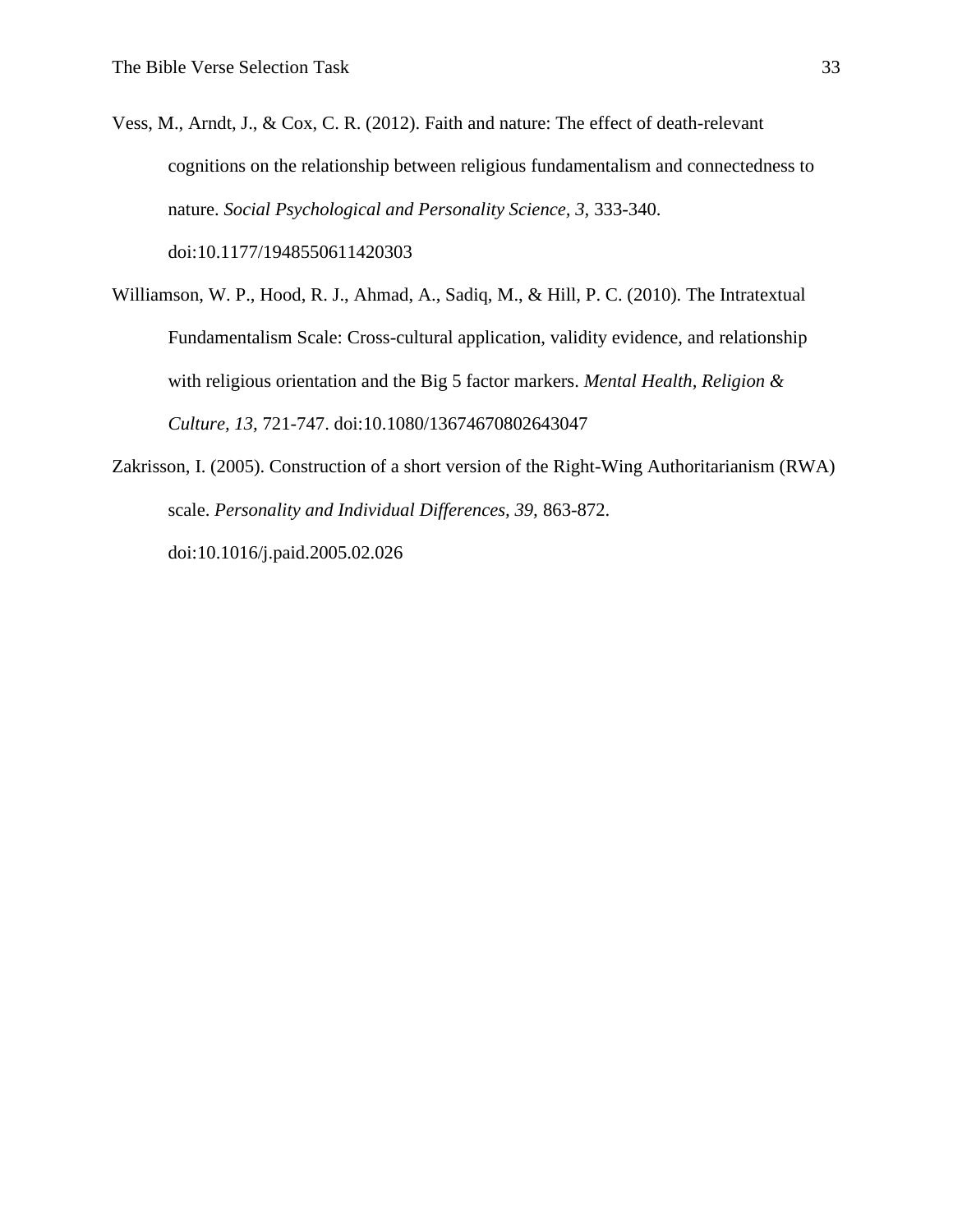Appendix A *The Bible Verse Selection Task.*

Administration instructions:

"For each of the following pairs of Bible verses, please choose the one that is more central in your belief system, religious faith, or worldview. Some people may agree with both statements, and some may disagree with both statements. However, even if that is the case, please consider which one is the most central to your beliefs."

Item 1

- A. Jesus said, "I am the way and the truth and the life. No one comes to the Father except through me.
- B. This is how we know what love is: Jesus Christ laid down his life for us. And we ought to lay down our lives for our brothers.

Item 2

- A. God has given us his very great and precious promises, so that through them you may participate in the divine nature and escape the corruption in the world caused by evil desires.
- B. One night the Lord spoke to Paul in a vision: "Do not be afraid; keep on speaking, do not be silent."

Item 3

- A. All Scripture is God-breathed and is useful for teaching, rebuking, correcting and training in righteousness.
- B. He has shown you what is good. And what does God require of you? To act justly, to love mercy, and to walk humbly with him.

Item 4

- A. Finally, brothers, whatever is true, whatever is noble, whatever is right, whatever is pure, whatever is lovely, whatever is admirable—if anything is excellent or praiseworthy think about such things.
- B. If you confess with your mouth, "Jesus is Lord," and believe in your heart that God raised him from the dead, you will be saved.

Item 5

- A. For God did not give us a spirit of timidity, but a spirit of power, of love and of selfdiscipline.
- B. If we confess our sins, God is faithful and just and will forgive us our sins and purify us from all unrighteousness.

# Item 6

- A. Jesus said, "Therefore go and make disciples of all nations, baptizing them in the name of the Father and of the Son and of the Holy Spirit."
- B. Now faith is being sure of what we hope for and certain of what we do not see.

Item 7

A. Jesus said, "Come to me, all you who are weary and burdened, and I will give you rest."